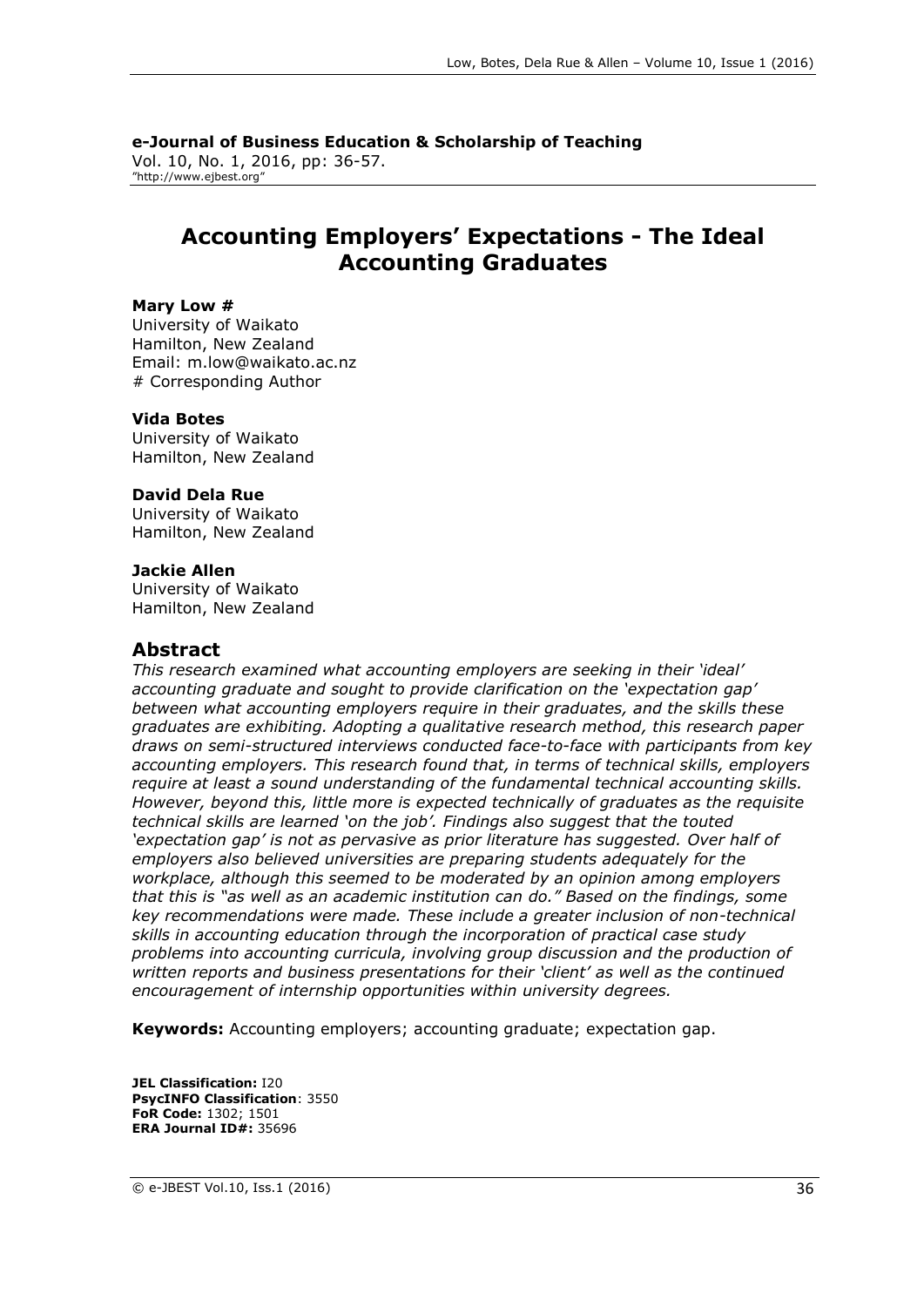# **Introduction**

There is a perception that an 'expectation gap' exists. The perceived gap is between the skills and attributes accounting graduates gain from university and those expected and/or required by employers of these graduates (Botes, 2009; Garner & Smith, 2010; Low, Samkin & Liu 2013; Marshall, Dombroski, Jackling & De Lange, 2009). A number of researchers (Bui & Porter, 2010; Botes, 2009; De Lange, Jackling & Gut, 2006; Kavanagh & Drennan, 2008) also indicate that employers continue to find accounting graduates not "work ready." Low et al (2013) found that accounting graduates believed that soft skills acquired at tertiary institutions were mostly as a result of non-accounting courses. Botes (2009) interviewed 200 accounting practitioners in South Africa and found that nearly three quarters (69%) of the practitioners, held the opinion that "graduate employees were not "immediately suited to the world of work" (p.207) because they lacked the required skills and attributes. Albrecht and Sack, (2000) and Bowden and Masters (1993) not only hold the opinion that there is a gap, but an increase in the gap between education and practice which necessitates alteration of the curriculum.

Studies conducted by Botes (2009); Jackling and de Lange (2009); and Kavanagh and Drennan (2008) have been important in drawing attention to the fact that there is a gap. In order to maintain the momentum of these significant findings, the issues highlighted in these studies should be pursued further and within different contexts if accounting graduates are to remain relevant to practice. The research objective of this paper is therefore to investigate the extent to which the employer 'expectation gap' exists within the New Zealand (NZ) context. This has been explored by asking accounting employers in NZ, which specific skills/attributes/competencies they require accounting graduates to have? Further attention has been paid as to whether the desired skills, attributes, and competencies differ based on the industry sector and size of the accounting employer. This research provides clarification on the 'expectation gap' between accounting employers and graduating students in NZ and establishes which qualities accounting employers are looking for in the 'ideal' accounting graduate. This study contributes to the current literature by providing recent results about the significance of the employer expectation gap within the NZ context and extends extant literature by providing further clarification from employers on the qualities required from graduating accountants. On a practical level, knowledge gained from this research will enable accounting educators to better prepare graduates for their roles in practice.

To obtain a better understanding of the concepts, the literature on the employer expectation gap and the adequacies of accounting education is explored. A description of the research method used to conduct the investigation follows this exploration before the presentation and discussion of the results. A summary will round out the discussion.

# **Expectation Gap**

Prior studies noted an 'expectation gap' whereby graduates were leaving university without the skills and attributes that employers were expecting (Botes, 2009; Jackling & de Lange, 2009; Low et al, 2013; Marshall et al., 2010). In addition studies by Bui and Porter (2010); De Lange et al., (2006); and Kavanagh and Drennan, (2008) provide evidence that employers continue to find accounting graduates not 'work ready'. Some studies (Albrecht & Sack, 2000; Bowden & Masters, 1993) have even suggested that this gap between education and practice is widening.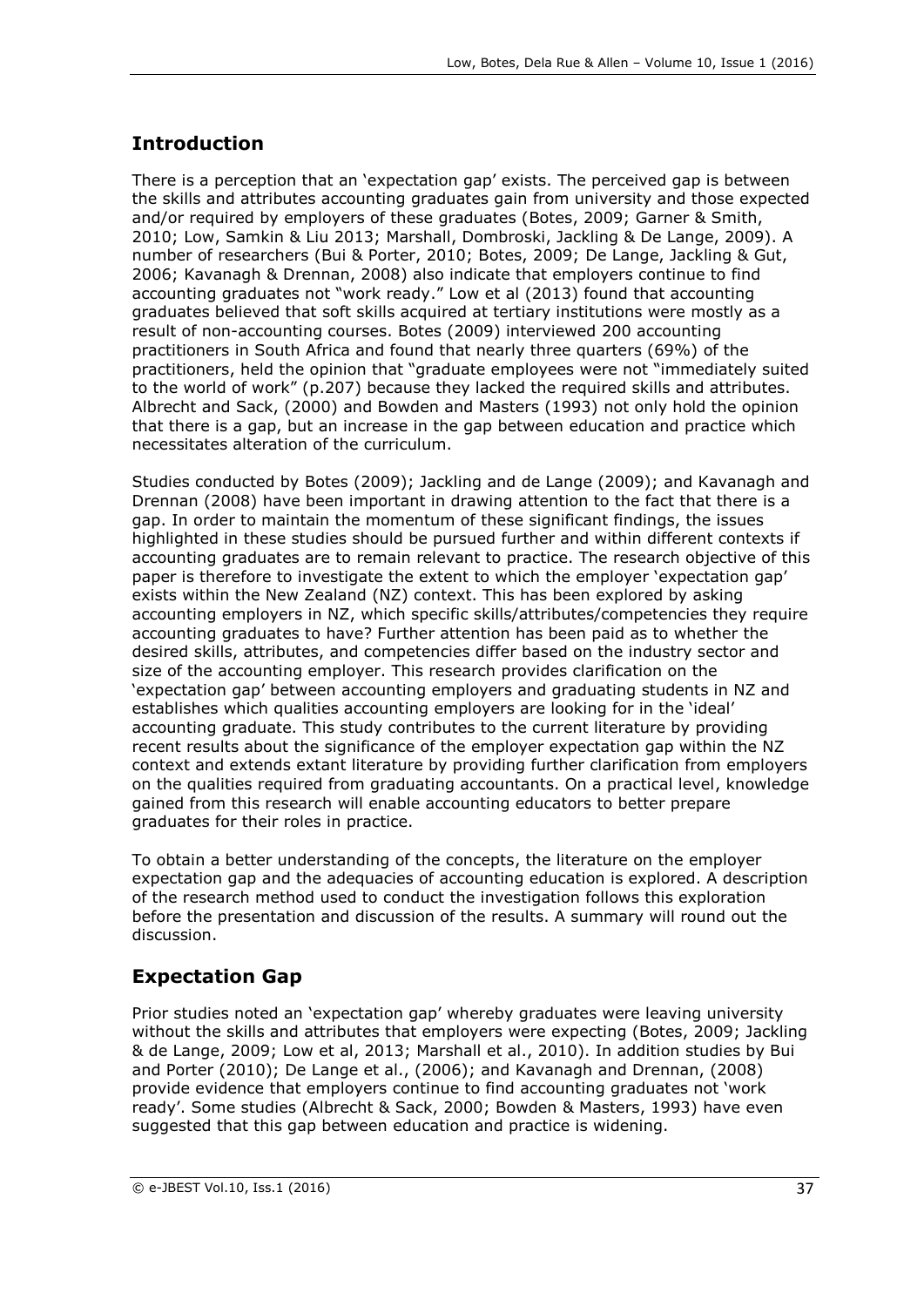A number of studies contend that the gap is exacerbated owing to a lack of generic (non–technical) skills possessed by accounting graduates (Botes, 2009; Bui & Porter, 2010; Grant Thornton, 2010; Kavanagh & Drennan, 2008). However, the literature is inconclusive on which skills accounting employers seek in their graduates and the extent to which the skills are valued. In New Zealand, it was found by Low et al (2013) that the majority of employer participants thought tertiary accounting education had a significant influence in graduates' soft skills development. In Australia Jackling and De Lange (2009) found employers were guided by evaluations of "generic attributes" rather than technical skills, particularly in terms of "team skills, leadership and verbal communication capabilities" (p. 377). Botes (2009) reaffirmed the findings in a different context, South Africa, ranking technical skills among the five least important skills and verbal communication skills among the five most important skills, as indicated by employers. However, a study by Tempone, Kavanagh, Segal, Hancock, Howieson and Kent (2012) found that technical skills have always been a priority, although employers also wanted graduates to have good communication and presentations skills in addition to teamwork and self-management attributes. This contrasts with Kavanagh and Drennan (2008), whose study indicated employers' three most valued qualities in graduates are analytical/problem solving, business awareness, real life experience and basic accounting skills. A study by Gray and Murray (2011) further indicates that although NZ accounting employers consider oral communication skills extremely important the required level of communication skills are seldom evident [or observed] in more recent university graduates.

Daff, de Lange and Jackling, (2012) point out that "generic skills, together with technical skills, do not meet the needs of employers of accounting graduates"(p.364) and stress the importance of developing a broader skill set for accountants by including emotional intelligence (EI) together with general skills in the curriculum. Studies by Cook, Bay, Visser, Myburgh and Njoroge, (2011) and Jones and Sin (2003) also support the importance to accountants of possessing emotional intelligence. Furthermore, investigations by Bui and Porter (2010) found that New Zealand accounting employers differ in prioritising graduate attributes. For example, small to mid-tier firms place greater emphasis on interpersonal skills compared to presentation skills and are also more tolerant of inadequate writing skills. Tempone et al.(2012) validate Bui and Porter's (2010) findings by studying different accounting employers in Australia and asserting that the demand for particular generic skills are context specific and based on the employer's industry sector.

Across the globe the 'expectation gap' is a particularly pervasive issue (Bui & Porter, 2010; Grant Thornton, 2010; Jackling & de Lange, 2009; Jackling & Watty, 2010; Marshall et al., 2010; Paisey & Paisey, 2010) and lead many to question the effectiveness of tertiary education providers. However, the literature, particularly pertaining to the New Zealand context, fails to identify a consistent set of skills, attributes and competencies sought by employers of accounting graduates. As such, this research seeks to establish exactly what accounting employers are looking for in their 'ideal' graduate in order to provide clarification on the much touted 'expectation gap' within New Zealand.

# **Accounting Education**

Requirements from businesses and the accounting profession have been recognised as determinants for the 'purpose' of accounting education (Zraa, Kavanagh & Hartle, 2011). This aligns with the viewpoint of Kermis and Kermis (2010) who contend that accounting educators have an obligation to prepare students to be able to compete in the global economy. In a similar vein, Zraa, Kavanagh and Morgan (2013) believe the "teaching of accounting should enable students to develop the necessary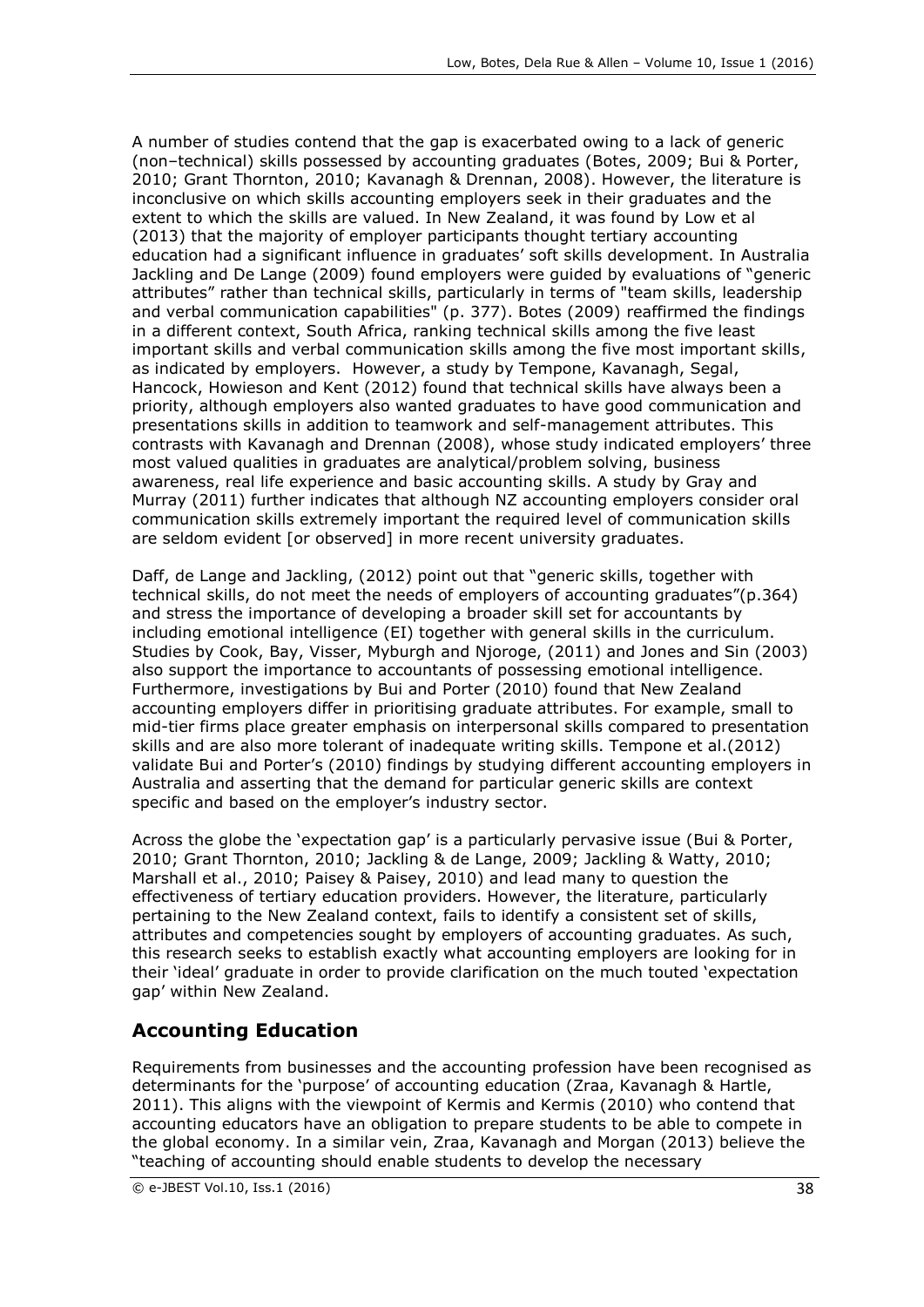communication and business skills required in the workplace" (p. 349). The changing global business environment is relevant to the contemporary accounting educators, as it impacts on what is required of accountants and therefore influences accounting education. Botes (2009) and Tempone et al. (2012) contend that this environment has changed to one consisting of new industries and technologies, greater complexity of business transactions, increased pace and extent of change, and greater emphasis on customer satisfaction and stakeholder demands. Tempone et al. (2012) assert that this new environment has resulted in a change in the role of modern-day accountants, where "accountants are required to meet a broader and more complex set of skills, demands both at recruitment and in their advanced career" (p. 41). Similarly, de Lange, Jackling and Gut (2006) stress that the fact that the business environment is constantly changing has caused significant changes in the skills required of accountants in order for them to create value for their clients. In the view of the International Federation of Accountants (IFAC), our "changing economic environment demands a new type of accounting professional who is equipped with generic skills such as communication, team playing, leadership, problem solving, analytical and interpersonal skills" (IFAC, 2003 cited in Sugahara, Suzuki & Boland, 2010). Furthermore, Zraa et al. (2011) comment that "while technical accounting competencies remain obligatory for the professional accountant, these competencies alone are insufficient in today's workplace" (p. 4). Instead, as Dixon, Belnap, Albrecht, and Lee (2010) affirm, today's accountants need to be proficient not just in technical skills, but also in various 'generic' or 'soft' skills such as those relating to communication, working under pressure and problem solving.

Accordingly, Abayadeera and Watty (2014) confirm that rather than concentrate solely on technical skills, a number of studies suggest and highlight the importance to entrench and evaluate generic skills in accounting curricula. Kermis and Kermis (2010) noted that "leading accounting researchers and partners in major public accounting firms have increasingly called for adjusting accounting education to reflect the realities of the current work environment" (p.2), while Awayiga, Onumah and Tsamenyi (2010) claim that by not placing enough emphasis on generic skills, accounting education is not developing graduates for successful global careers. The prevailing theme in the literature was summarised by Kavanagh and Drennan (2008): "accounting educators worldwide are being urged to alter curriculum to produce accounting graduates with a broader set of skills and attributes encompassing more than purely technical accounting expertise" (p. 280).

However, despite what seems to be a broad consensus in the literature on the need for a re-adjustment in accounting education, there seems to have been insignificant changes made to accounting curriculums (Albrecht & Sack, 2000; Botes, 2009; Cheng, 2007; Kermis and Kermis, 2010). This is reinforced by Milner and Hill's (2008) findings that some accounting academics believe there is insufficient time in the accounting curriculum to develop generic skills due to the current demands of the field, as well as its research, and requirement of professional accreditation. The perceived inadequacy of accounting education for the modern day environment therefore remains a prevalent issue in the accounting profession.

# **Required Skills – Technical and Non-Technical (Generic)**

Although without precise definition, 'generic skills' can be described as those capabilities, separate from technical skills, required by accounting graduates for employability and career success (Abayadeera & Watty, 2014). Sugahara et al. (2010) similarly define generic skills as the "transferable qualities required to suit the industry in which individuals work" (p.132). Tempone et al. (2012) also affirm that generic skills are interchangeable with the term 'soft skills'. Perreault (2004) defines these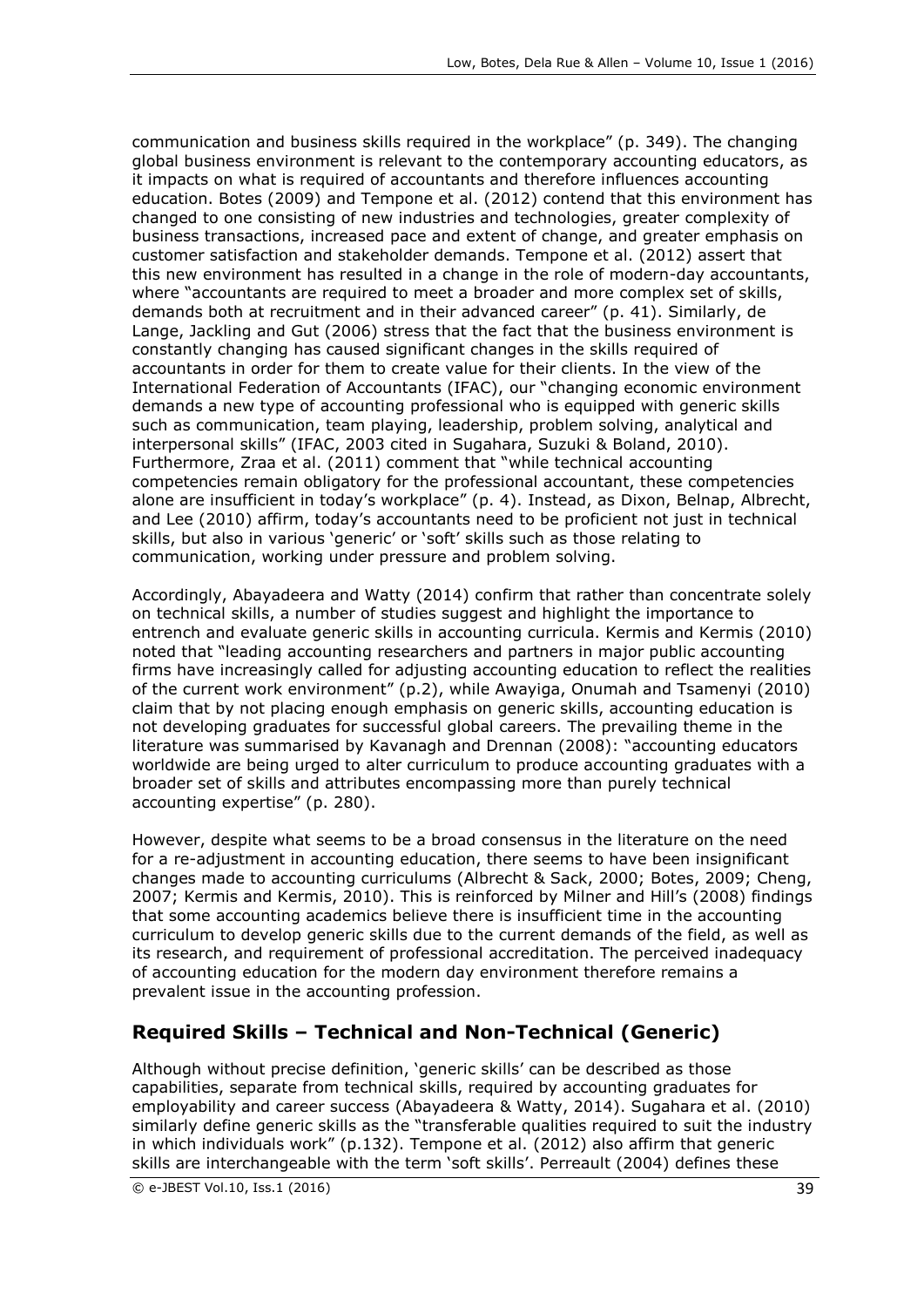skills as the qualities, attributes, or level of commitment individuals possess and which distinguishes them from those with similar skills and experience.

In terms of technical skills, Bui and Porter (2010) and Jackling and de Lange (2009) found that technical skills have become presumed in accounting graduates, and it was instead "the transferable generic skills that appeared as a distinguishing quality in the selection process" (Jackling & de Lange, 2009, p. 378). In terms of specific technical skills, these studies found that for this skill set, it was most desirable that graduates have a good knowledge of basic accounting, including accounting principles and concepts.

The AICPA (American Institute of Certified Practising Accountants) (1999), Birkett (1993), Botes (2009), ICAEW (Institute of Chartered Accountants of England and Wales) (1996), and Klibi and Oussii (2013) identified that over and above technical skills, accountants require general business skills, personal skills, and interpersonal skills, which ultimately allow accountants to "make successful use of the knowledge gained through education" (ICAEW, 1996, p. 16). As Jackling and de Lange (2009) suggest, with certain technical skills presumed in accounting graduates, the emphasis is now placed more on generic skill development. This increased emphasis on generic skills aligns with the works of Hunton (2002) who affirms that a significant amount of work traditionally performed by accountants have now become computerised, which has resulted in a greater emphasis by employees on generic skills. Studies of employer expectations have even shown that employers prioritised generic skills above technical skills (Botes, 2009; Jackling & de Lange, 2009). This was reaffirmed by Tempone et al. (2012), who note that studies by Jackling and Watty (2010), Jones and Abraham (2007), and Jones and Sin (2003) have shown employers are increasingly emphasising generic skills equally if not more so than specialist accounting knowledge.

# **Employer Expectations and Recognised Areas of Deficiency**

Prior investigations on employers expectations found that the perceptions of accounting employers about accounting graduates was that they were unprepared with regards to generic skills but they were better prepared in terms of required technical skills (Botes, 2009; Jackling & de Lange, 2009; Kavanagh & Drennan, 2008; Tempone et al., 2012). Some generic skills lacking in accounting graduates, as identified by employers and important for employability, are: teamwork skills, interpersonal skills, creative skills and communication skills (both oral and written) (Botes, 2009; Jackling & de Lange, 2009; Kavanagh & Drennan, 2008; Tempone et al., 2012; Wells, Gebric, Kranenburg & Bygrave, 2009;). In terms of recruitment of graduates and employability, studies suggest employers also place emphasis on graduates' problem solving skills (Botes, 2009; Hunton, 2002), motivation skills (Kim, Ghosh & Meng, 1993) and listening skills (Hassall, Joyce, Arquero Montano & Donkeys, 2005; Novin & Pearson, 1989; Novin, Pearson, & Senge, 1990; Kim et al., 1993). Klibi and Oussii (2013) suggest employers also seek life experience in accounting graduates, while Jackling and de Lange (2009) affirmed that employers also believed graduates to be lacking in terms of leadership. Wells et al. (2009), similarly analysing employers' perspectives in the New Zealand context, contend that graduates' interpersonal, teamwork and decision-making skills require improvement while Gray and Murray (2011) highlighted the importance of oral communication skills.

In addition Bui and Porter (2010) found that accounting employers "place high value on a personality that accords with the firm's culture and a demonstrated potential for continuous learning" (p.45). This is reinforced to some extent by Kavanangh & Drennan (2008) who suggest that "it is 'personal characteristics' that enable career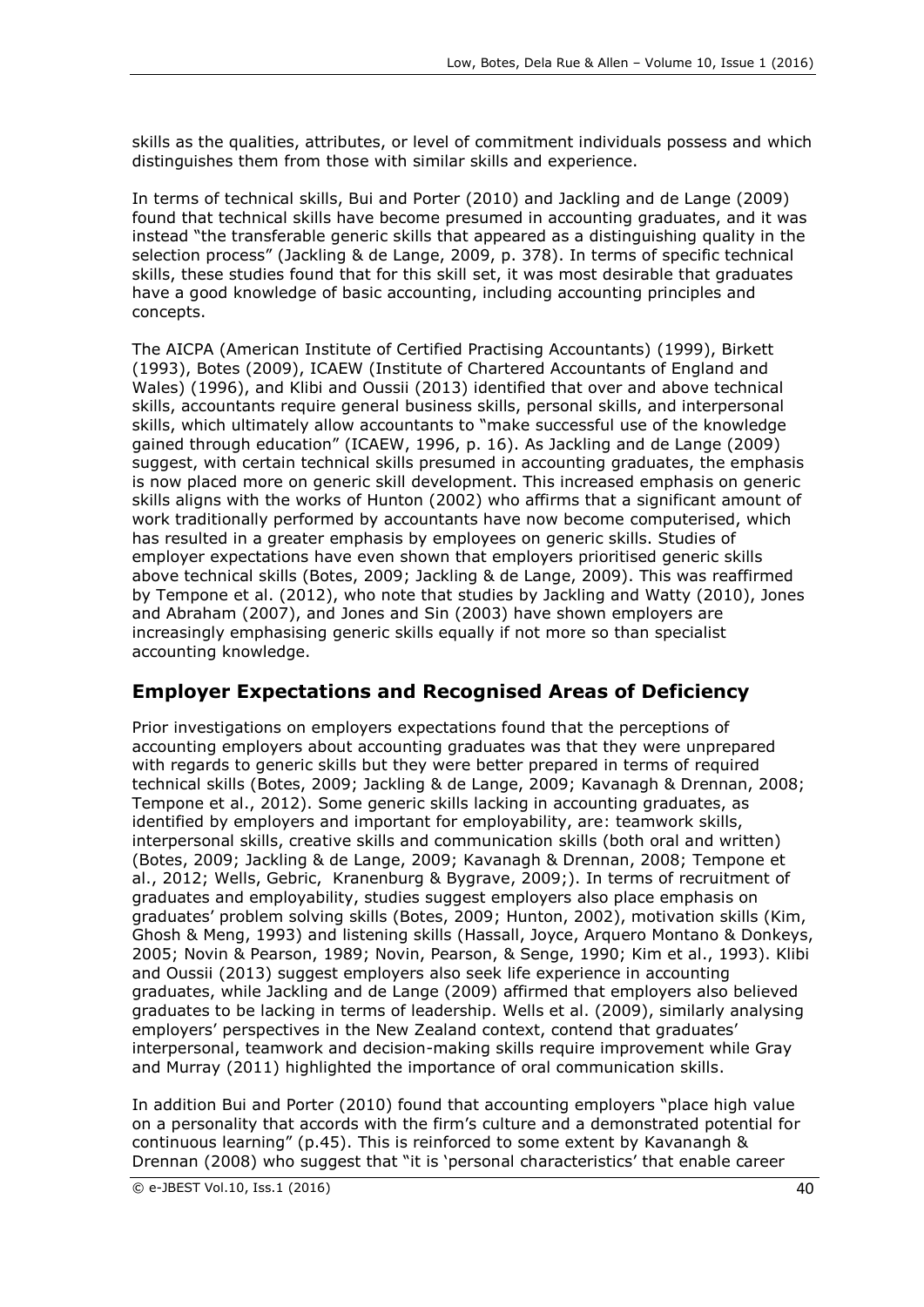success" (p. 281). In the Australian context, Cheng, Kang, Roebuck and Simnett (2009), and in the European context, Andrews and Higson (2008) highlight the need for prior work experience as a core competency for graduate employability.

Furthermore the importance of emotional intelligence, which is defined by Daff et al. (2012) "… as a higher order personal competence that includes self-awareness, selfmanagement, leadership, team building and interpersonal relations" (p. 268) is also emphasized as an important skill. This skill set is also affirmed as important by Cook et al., (2011) and Jones and Sin (2003). In their recent study, Daff et al.(2012) stress the importance of "developing a broader skill set for accountants through incorporating emotional intelligence with generic skills into the curriculum" (p. 642) and provide evidence of the increased importance placed on emotional intelligence by the 'Big Four' firms (Deloitte, Ernst & Young, KPMG, PwC). Chia (2005) suggests the need for accounting educators to modify their curricula to improve graduates' chances of job placement within the Big Four firms. However, these expectations have been found to differ among employers given their size and nature of business (Humphrey, Jones & Khalifa, 2003). Bui and Porter's (2010) work extended this research by identifying the specific competencies expected of graduates by different sized accounting firms. The Big Four firms were found to place relatively little importance on technical skills and more on oral presentation skills, writing skills and analytical/creative/critical thinking skills. Small to medium sized firms, however, placed relatively more importance on technical skills, and sought graduates with good interpersonal skills. Studies conducted by Tempone et al. (2012) in Australia and Botes (2009) in South Arica, reinforced the findings that particular generic skills will be context specific and based on the employer's industry sector. Therefore the question of which skills and attributes accounting employers are seeking is a discursive one, producing relatively diverse findings and differing greatly according to the context of the study. A summary of some of the key competencies employers believe accounting graduates to be lacking in, as identified in the literature is provided in Table 1.

## **Table 1:**

| <b>Competency Lacking in Graduates</b> | Literature Reference                                                                                                                                                                |
|----------------------------------------|-------------------------------------------------------------------------------------------------------------------------------------------------------------------------------------|
| <b>Interpersonal Skills</b>            | Jackling & de Lange (2009), Low et al (2013),<br>Tempone et al. (2012), Wells et al. (2009).                                                                                        |
| Teamwork                               | Botes (2009); Jackling & de Lange (2009),<br>Tempone et al. (2012), Wells et al. (2009).                                                                                            |
| <b>Oral Communication Skills</b>       | Abayadeera & Watty (2014), Birrell (2006),<br>Botes (2009), Gray & Murray (2011), Hassal<br>et al. (1999), Jackling & de Lange (2009), Tan<br>& Veal (2005), Tempone et al. (2012). |
| <b>Leadership Skills</b>               | Abayadeera & Watty (2014), Botes (2009),<br>Jackling & de Lange (2009).                                                                                                             |
| <b>Business Awareness</b>              | Kavanagh & Drennan (2008).                                                                                                                                                          |
| <b>Decision Making Skills</b>          | Abayadeera & Watty (2014), Wells et al.<br>(2009).                                                                                                                                  |
| <b>Problem Solving</b>                 | Abayadeera & Watty (2014), Botes (2009),<br>Tempone et al. (2012).                                                                                                                  |
| <b>Motivation</b>                      | Abayadeera & Watty (2014).                                                                                                                                                          |

*Prior Literature References to Competencies Lacking in Graduates*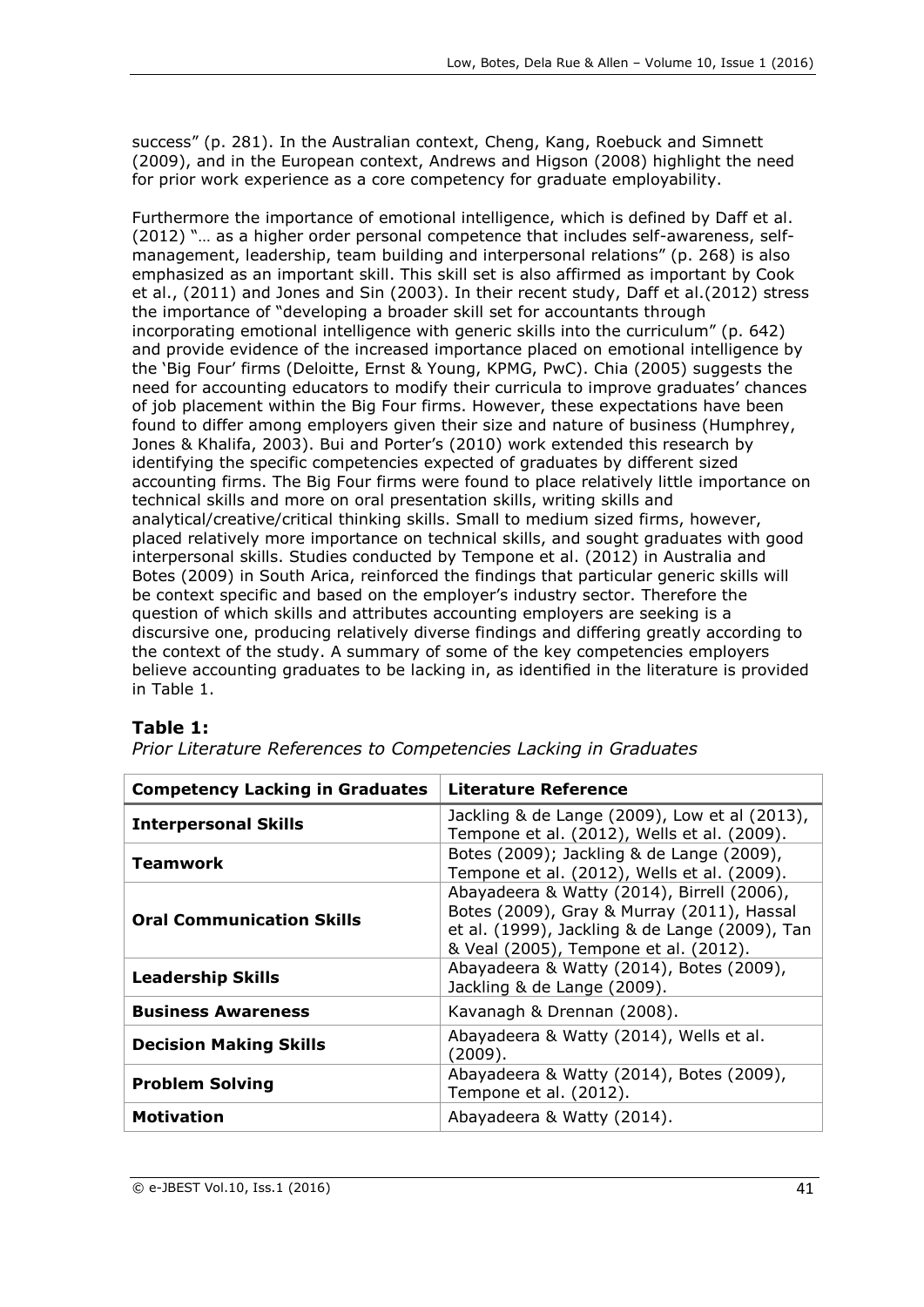# **Methods**

This research paper adopts a qualitative methodological approach as it utilises semistructured qualitative interviewing. Warren and Karner (2015) explain that "qualitative interviewing involves present-time face-to-face interaction, telephone contact, or mediated communication through the Internet" (p. 2). The logic of qualitative inquiry for this study therefore follows the interpretative paradigm where the researchers' knowledge about social life is that it involves understanding the meaning that interaction has for the participants and that any analysis of society is made from some perspective (Warren & Karner, 2015). The preliminary review of the literature in respect of accounting employers' expectations of graduate employees, assisted in formulating the questions (see Appendix A) for the semi-structured interviews. Semistructured interviews with managers or partners directly involved in recruitment, were conducted with key accounting employers in Hamilton and Auckland. The duration of the interviews was 20 minutes and conducted either face-to-face or depending on participants' availability, telephonically. Following the interview, a skills/attribute list, was presented to the interviewee that he/she had to rank in order of perceived importance using a 5-point Likert scale.

The scope of the investigation was directly related to the employers interviewed namely the Big Four accounting firms, Small to Medium sized Accounting Enterprises (SME) (BDO); Audit New Zealand and a large corporate employer (Fonterra). Although the interview sample did not include all firms in New Zealand, nor all locations in the country, the fact that it did involve some of the largest firms in some of the most important economic regions means that our population can be regarded as significantly representative. In all, 10 interviews were conducted. Although this might appear to be a small sample, it was a purposive theoretical sample to allow for indepth insights to be obtained about employers' expectations of accounting graduates. Warren and Karner (2015) explain that "within the contexts of theoretical sampling, the researcher has to determine the number of respondents to be interviewed" (p. 134) and that the researcher "seeks in respondents only the criteria specified by the research questions" (ibid).

## **Results**

This section presents and summarizes the results from the 10 interviews conducted with identified key personnel and is framed within the context of our literature review. The discussion first revolves around the perceptions regarding technical and nontechnical skills (with particular emphasis on Emotional Intelligence) after which the attribute/skills list and conclusions about the significance of the perceived accounting employers' expectation and education gap follows.

## *Technical Skills*

 $\circledcirc$  e-JBEST Vol.10, Iss.1 (2016) 42 The first question asked of participants was regarding which technical skills they expected from graduates entering the firm. All participants stressed the importance of understanding fundamental accounting skills. However, the general tenet of participants was that, apart from the basic accounting skills, little more is expected of graduates in terms of technical skills. Participants instead indicated that graduates develop the requisite technical skills for their role through 'on the job' training. In light of this, participant 7 (P7) commented "to be honest, we have relatively low expectations in terms of what a graduate's base knowledge is." Similarly, participant 6 (P6) said that "when somebody starts we don't expect them to have all the technical skills because it is part of our responsibility that we teach them or give them the skills they need to do the technical work." Both P6 and P7 noted instead that it is important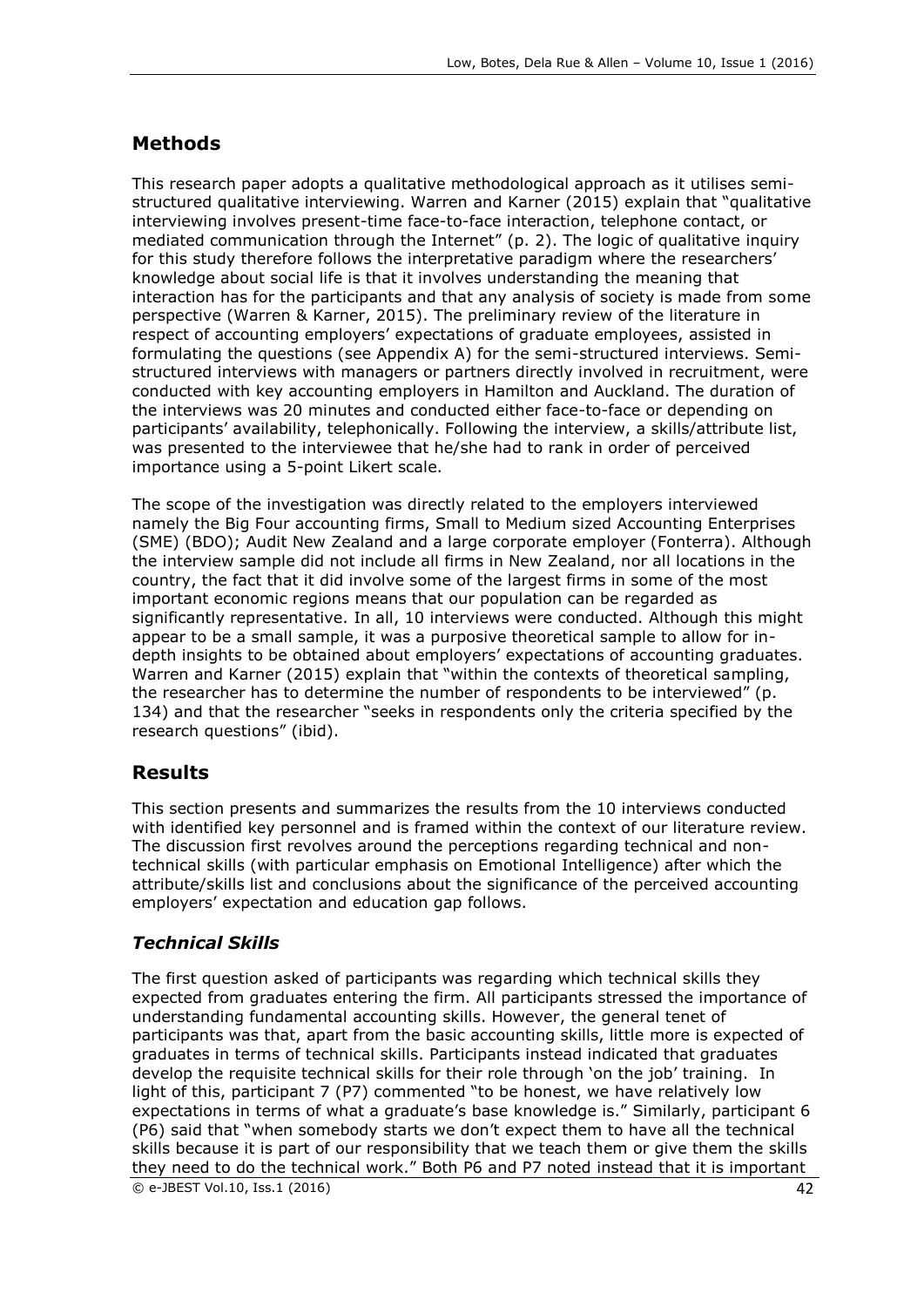that "students show they have an ability to learn", bearing in mind that "on the job training is still going to be the best training for a graduate." In a similar vein, participant 3 (P3) noted that, more important than having skills in particular subjects (e.g. economics) is "an ability to learn and be able to apply those skills, and the ability to pick something up that is new."

However, participant 2 (P2) also indicated "I think it is still important that students have completed those papers (economics, finance, strategic management etc.) so they have a basic understanding of what's going on" but qualified that they would not place too much emphasis on the level of grades in those papers. P3 commented that "what university teaches you is how to learn." Participant 4 (P4) stated that "we would [therefore] assume they would be able to translate that into the working environment to pick up the skills required for their role". Participant 8 (P8) also commented that they find "a lot of what is covered in certain accounting papers is not really that relevant to what graduates are doing on a day-to-day basis", so they instead look predominantly for basic accounting skills. Furthermore, in terms of the level of accounting skills required, participant 10 (P10) noted that the level required was "more of a second year accounting level", and also that Excel skills were highly useful.

### *Non-Technical Skills Required in Accounting Graduates*

Participants were asked which non-technical (soft/generic) skills they require in accounting graduates, and how these compare in importance to technical skills. The majority of participants favoured interpersonal skills and a graduate's ability to fit within the culture at the firm. P2 noted that "what we're looking for is people that fit with the people we've got and also people who can communicate and understand our clients", and justified the comment by saying "we have to be good at dealing with people." Similarly, Participant 5 (P5) noted that accounting is now "more about people who can make relationships and get out there and advise more than anything", and therefore it is "more on personalities that we hire, rather than necessarily technical skills." P7 was quite clear "it's the one-on-one engagement and an ability to have a conversation with someone." Linked to interpersonal skills is the ability to communicate, and P10 emphasised that "your method of communication and your understanding of with whom you are communicating is key to our relationships." P3, P4 and P8 also affirmed the importance of communication skills, both verbal and written while P5 noted, it's also "actually how they fit within the team and culture." P2, P4 and P6 echoed the same sentiments, with P4 declaring that "no matter what division you go into at [our firm] you will be working as part of a team so we want to see people who naturally perform in that environment." Participants also mentioned the need for an element of basic common sense in graduates, as well as a positive attitude, a willingness to try new things, listening skills and general problem solving skills. Figure 1 sets out the non-technical skills most commonly cited by participants when questioned in the interview.

### *Comparison of Technical and Non-Technical Skills Required*

When participants were asked the question: When comparing technical and nontechnical skills, which are most important to you? Seven out of the 10 participants confirmed that they found non-technical skills more important than technical skills, with the other 3 participants rating the skills equally. Participant 1 (P1) believed nontechnical skills were more important because technical skills can be learned, whereas, in the words of P8 "softer, personal skills are much harder for people to naturally grasp." Similarly, P10 noted that "we always work on the proviso that as long as you've got basic accounting skills then we can teach you the rest, but you can't teach the soft skills." P3 also mentioned that "you won't progress without non-technical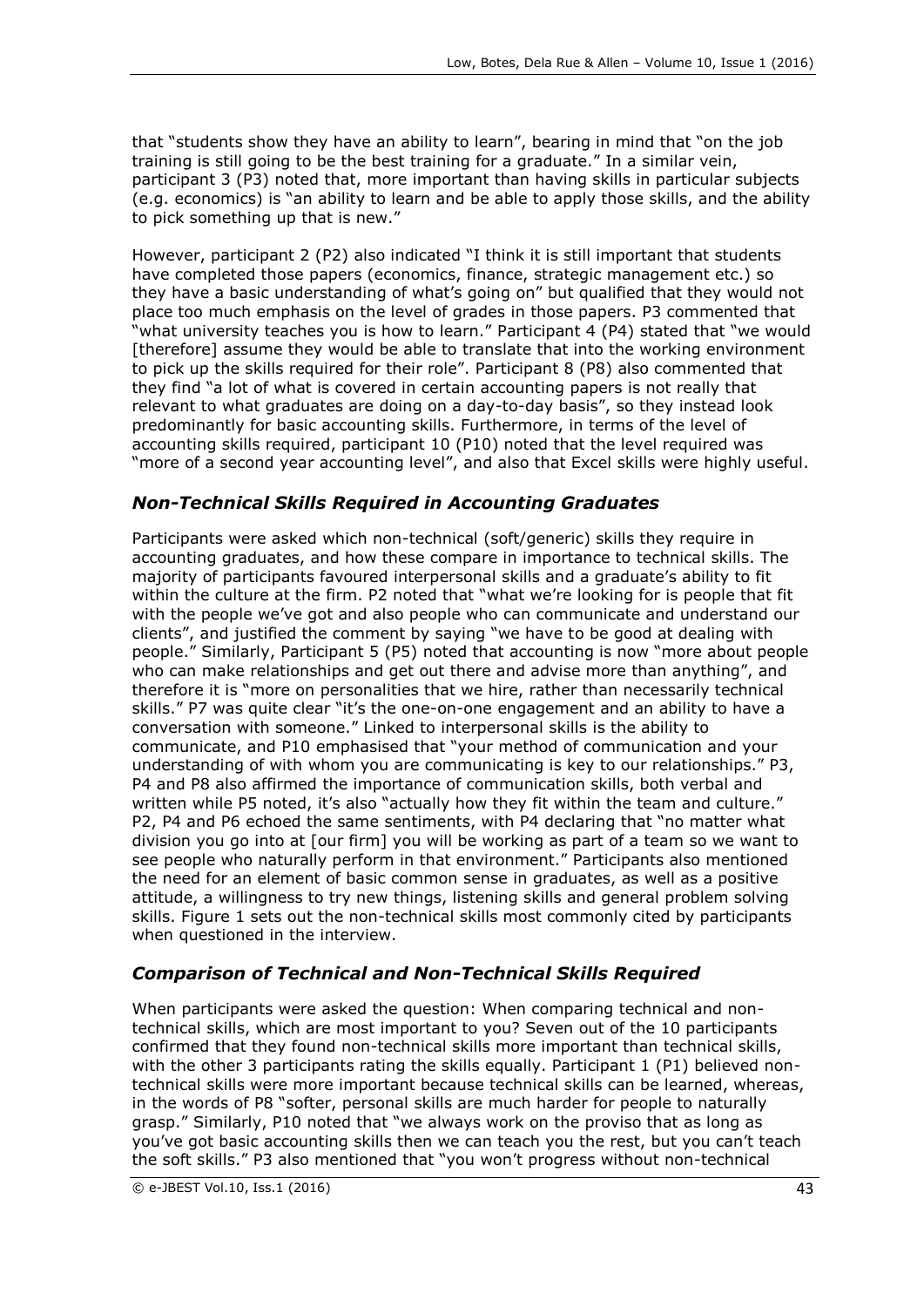skills" but equally that "you won't even get in the door without the basic technical skills." In similar vein, P7 noted that graduates "need to have the technical nous to be able to solve problems and understand information ... but also need to be able to talk to people and communicate their voice." Notably all 10 participants claimed that the requisite technical skills could be learned on the job with the implicit proviso that students had a sound understanding of basic accounting and an ability to learn.

### **Figure 1:**



*Non-Technical Skills Most Commonly Cited by Participants*

## *Emotional Intelligence*

Participants were asked if they knew what emotional intelligence was and whether this was an important attribute required in graduates. All participants except one were aware of the term 'emotional intelligence' and what it meant. All 10 participants recognised this as an important attribute they require from accounting graduates. P7 noted this was "especially important in our job when you are dealing with clients on a daily basis." P1 also commented that emotional intelligence "is really hard to teach, and depends on your upbringing and your experiences."

## *Specific Skills/Attributes Required – Ranking Sheet*

The 10 interviewees were asked to rank 17 different skills/attributes in terms of perceived importance of the attribute regarding a graduate employee entering the organisation using a five point Likert scale with 1 donating not important and 5 critically important. The frequency and order of importance of the skills is depicted in Figure 2. The skills perceived as most important were listening, teamwork, oral communication, ambition/motivation, interpersonal and problem solving skills with listening skills deemed by with 7 of the 10 participants as 'critical'. This was followed by teamwork, oral communication and ambition/motivation, all indicated as equally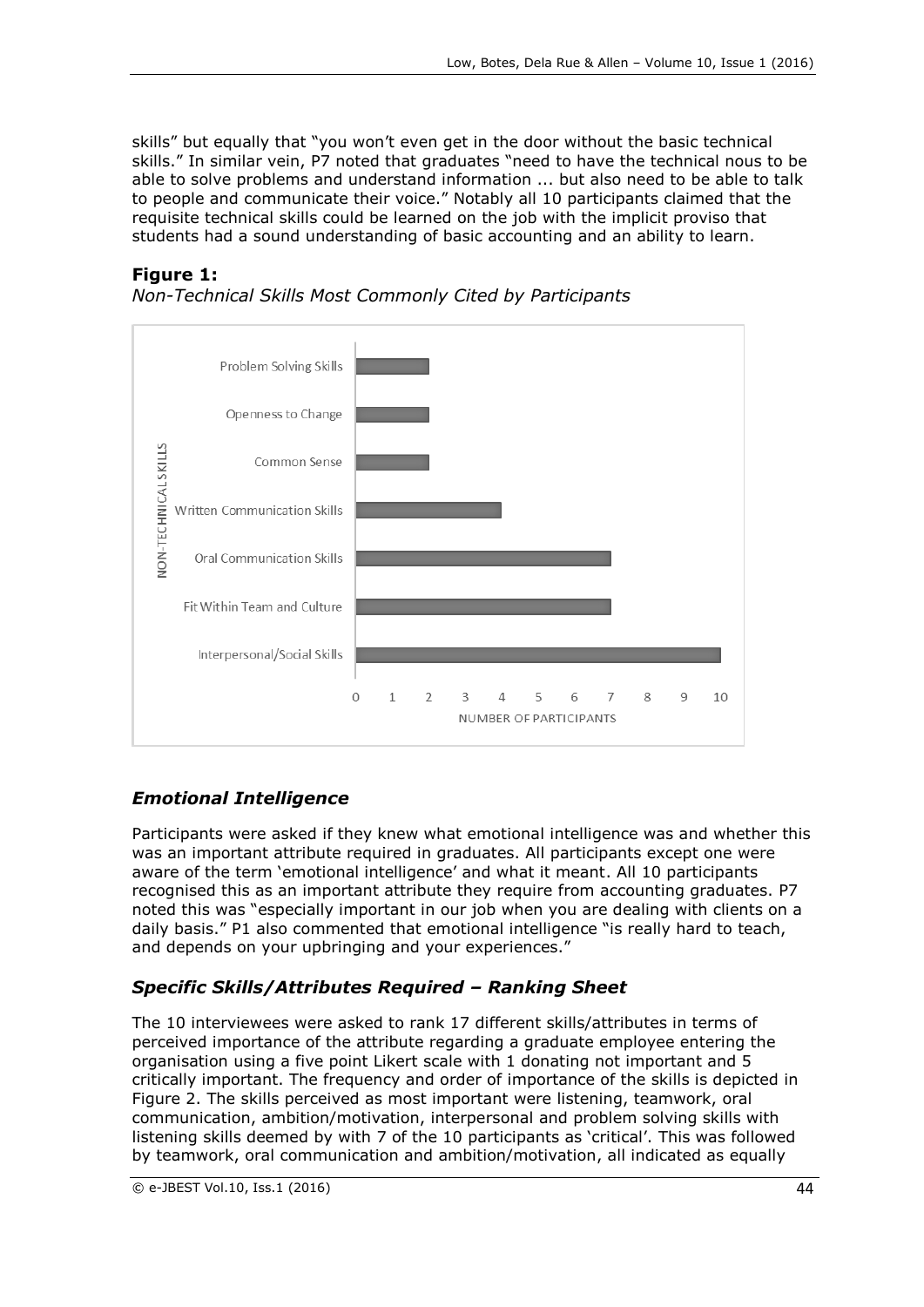important. Notably, the three lowest ranking skills/attributes in terms of importance were skills relating to accounting software, and the grade point averages obtained in accounting and all courses attempted. Although listed as least important no participants rated these or any of the other skills listed as unimportant or not important at all.

### **Figure 2:**

*Accounting Employers' Perceived Importance of Specific Skills/Attribute for Incoming Accounting Graduates*



## *Graduate Positions*

Participants were asked what they look for when interviewing candidates and also questioned about other preferences they may have when assessing potential graduates. For example: "Is there anything else you look for when actually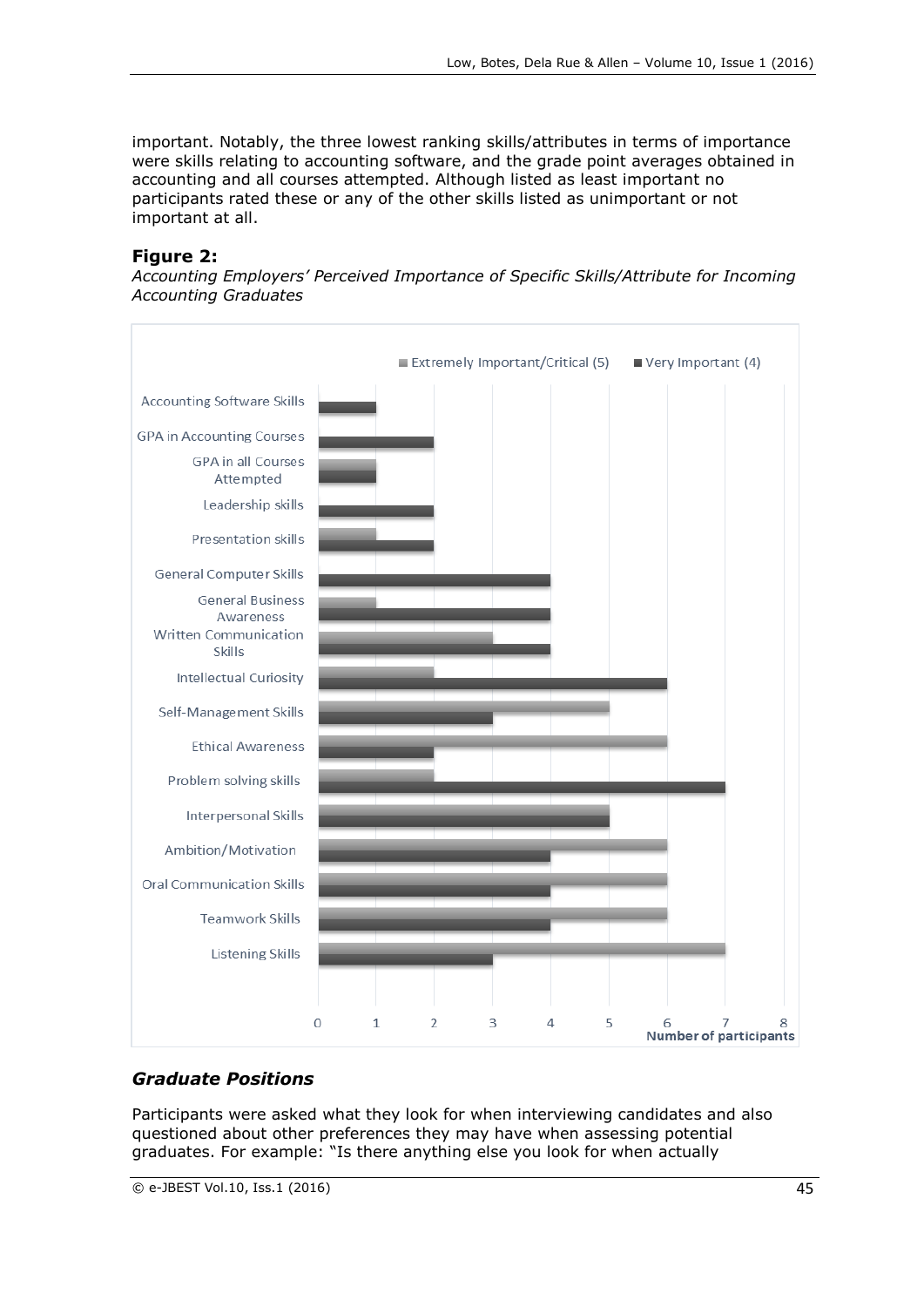interviewing potential graduates?" Generally, participants responded that emphasis is placed on a candidate's personality, professionalism, life experience, and ability to provide meaningful responses to questions asked in the job interviews. P5 commented that standard questions asked were "really discussions around where they've come from, their work ethic, if they are a team player and if they are going to fit in – and you can gauge all that just from talking to them." P3 noted that "your degree is just your ticket in the door to get an interview, but if you can't perform at your interview and communicate and develop a rapport then you are not going to get any further." P7 noted the emphasis placed on personality and social interaction, and the comfort you would have in sending that person out to a client. When stressing the importance of students using their university to interact with other students and get involved in teams, P7 said "you tend to be able to pick this attribute up within the first few minutes of interviewing the candidates". P6 weighted demonstration of life experience and the ability to provide examples to questions in the interview as important and noted "if students can't come up with good examples or we don't think they have the maturity or social skills to interact with people, and then ... we don't tend to proceed." Some participants also commented on the rigour of their recruitment processes citing a combination of interviews, team exercises and 'meet and greet' events as examples. Consequently participants stressed the importance of networking opportunities and Participant 9 (P9) commented about the importance of "showing maturity to be able to deal with differing opinions".

In terms of professionalism, P10 remarked "one of the things that definitely have an impact is a person's appearance in an interview – to me it is a sign of respect. Come neatly dressed and present yourself well." P4 added "it all starts with the handshake, how they come across, how they respond to questions ... and eye contact." Similarly, P6 said "presentation is an important part of professionalism and I think also language - professional language, it's quite important." P6 elaborated stating that "it's not okay to use colloquial 'sweet as' type comments in a professional environment." P2 and P6 remarked how important it is for candidates to prepare for the interview, P6 indicated "people have got to do their homework – they need to really understand the business they are applying for." Lastly, P2 indicated the value of a sense of humour.

Asked whether candidates had to have met the CA (Chartered Accountancy) academic requirements in their studies, five participants asserted this was a necessary requirement for gaining a graduate position, with the proviso that the 'odd' exception can be made. Four participants indicated their answer to the question as 'preferable' and from these participants, two represented corporate firms and one the tax division of a Big Four firm. The latter can be explained by the fact that students with law degrees are often also employed in the tax division of the firms. Only one participant representing a medium sized accounting firm stated that CA requirements were not necessary. This suggests that for accounting specific roles, particularly within the Big Four, it is necessary for graduates to have met CA requirements.

The importance of an honours qualification was also explored and seven participants indicated that it was not an important consideration during recruitment. P1 commented that "it makes absolutely no difference – you still get a CA at the end of the day", while P4 stated "if you've got it, great – but it's not something we specifically look for." Despite not categorising it as an important consideration, participants reasoned that it does show intellectual application and may "add another layer" when making a hiring decision. P10 observed that with honours, "you know academically you are taking someone on who is going to have ability", while P6 said honours "does suggest a candidate is a bit smarter than their average peer and maybe they'll stick to it a bit longer." P7 mentioned honours "makes someone's CV stick out" and "shows you can apply yourself", however honours "doesn't mean they're going to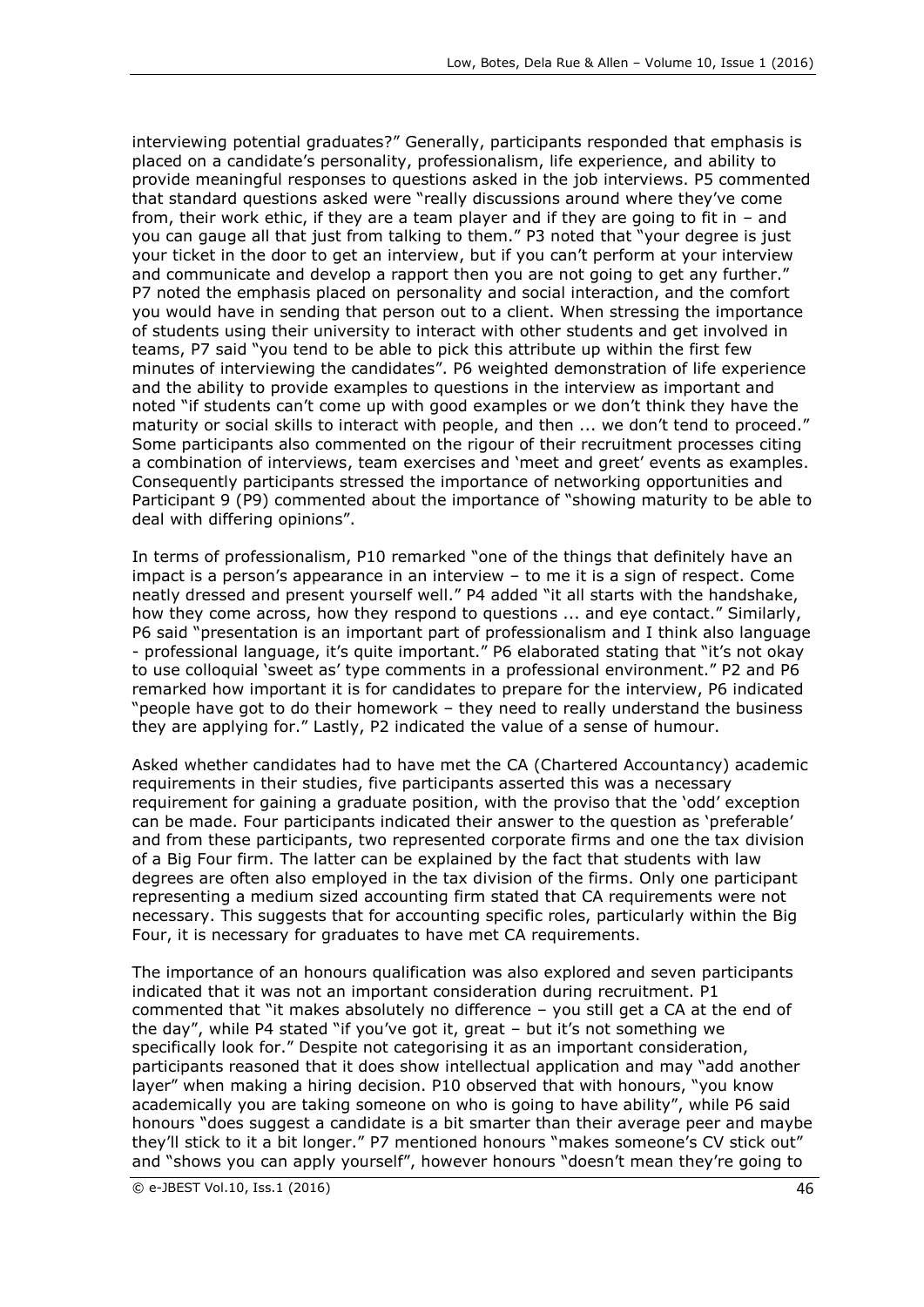be a better intern." Both P6 and P7 indicated that the importance of honours may increase for more technical, theoretical accounting roles, and P3 affirmed this by revealing that honours or a double degree in accounting and law, would be required in their tax division.

Participants were also queried on the importance of prior work experience (see Figure 3) as consideration of candidates' skill set and all indicated it as either an important or very important factor during the recruitment decision. However, all participants noted this was not a necessary requirement, but as P6 indicated rather "helps paint the picture of the character of the person". All participants also indicated that prior experience need not be in accounting. P6 elaborated, commenting that work experience tests students in terms of having to turn up and be responsible to someone, and that any form of progression in that role helps, "as it means there's some potential ... to grow and develop." Prior work experience was also seen as offering candidate a valuable opportunity to provide examples when answering interview questions. P10 drew particular attention to the importance of references from previous employers.

#### **Figure 3:**

*Employers' Perceived Importance of Prior Work Experience*



In view of the recent CA academic requirement changes, participants were also asked whether they observed any difference in graduates entering the workforce after a 3 year when compared to a 4 year degree. As illustrated in Figure 4 six participants found an unsatisfactory difference in graduates holding a three year degree, particularly around their level of maturity and life experience. Participant 3 found graduates were "not as ready for the professional world ... and not as prepared as they are with the four year degree – it's amazing the difference in one year." A number of participants also highlighted the difficulty in employing students for summer internships after only one year of university. P8 commented that they are therefore "going on limited information", with P2 saying "this puts a lot of pressure on us to get it right." P6 also commented that they prefer the four year, stating "the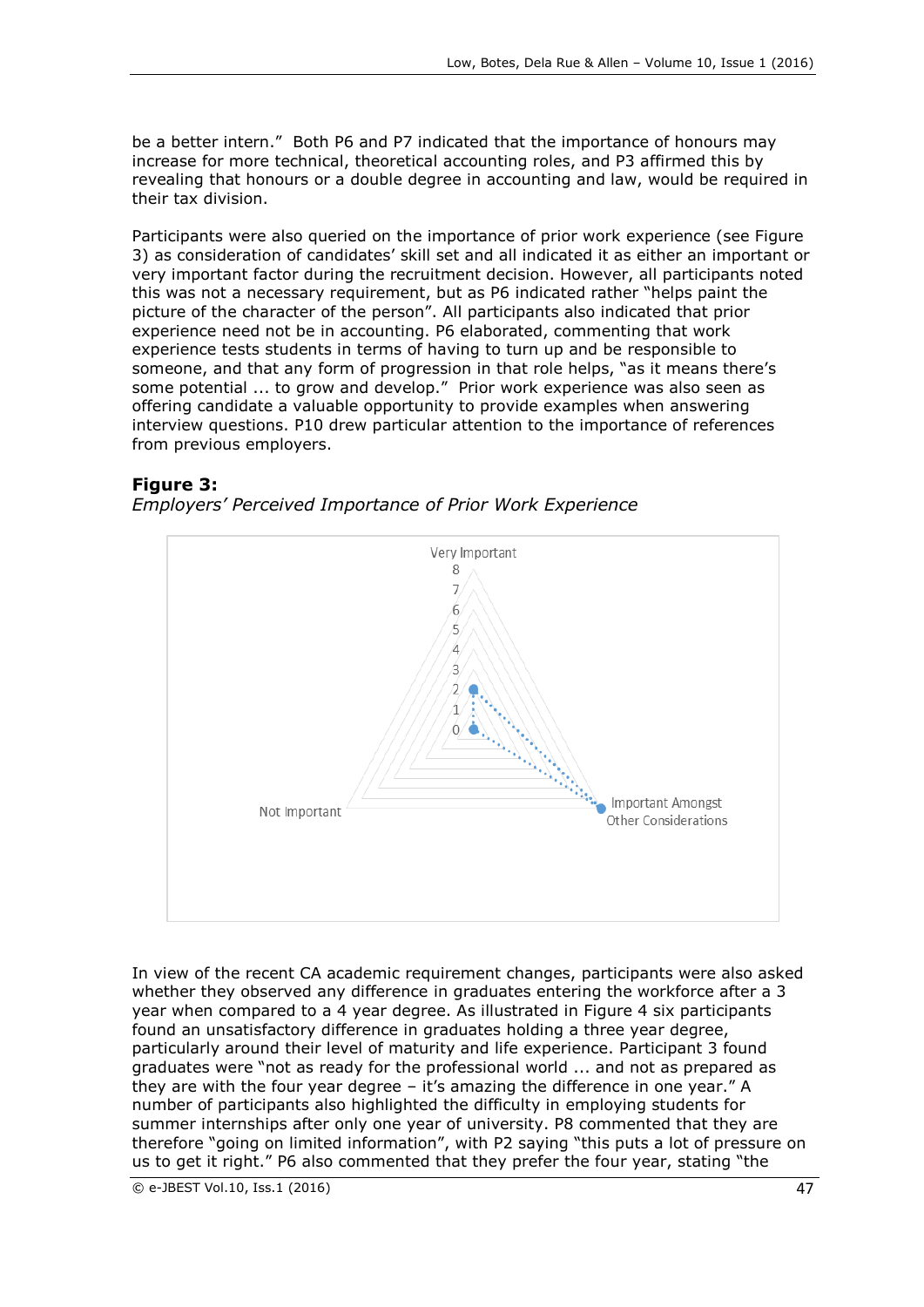interns we are now getting don't have the same level of life experience and life skills." P4 also noted the difficulties that this shorter degree period has in allowing the firms to provide opportunities for students to gain the information they need to be able to make informed decisions about service lines and their career.

#### **Figure 4:**

*Employers' Perception of Difference in Graduates with Three and Four Year Degrees*



To further explore the attributes/skills employers seek in accounting graduates, participants were asked about the extent to which they used and the importance placed on personality/aptitude test for recruitment. Six participants confirmed using both personality and aptitude tests, while 3 used no tests at all, and one only used an aptitude test. Of those that used the aptitude tests, all noted that they had a cut-off point, below which a candidate would not proceed in the recruitment process but these were not high. P10 said the numeracy test has a strong emphasis and P7 indicated that a low score in the numeracy test score will disqualify a graduate from being hired. P6, P8 and P3 held similar views. However, according to P6 "it's not the be all and end all for us; it's part of the picture." P6 also urged students to prepare as the tests can be stressful. Participants indicated that they predominately use the personality tests, to help tailor interview questions more than anything.

# *Employer 'Expectation Gap'*

At this point in the interviews, participants were asked whether the accounting graduates they employ meet their expectations regarding skills and competencies required and if they were of the opinion that universities are sufficiently preparing accounting graduates for work. Eight (8) of the 10 participants confirmed that,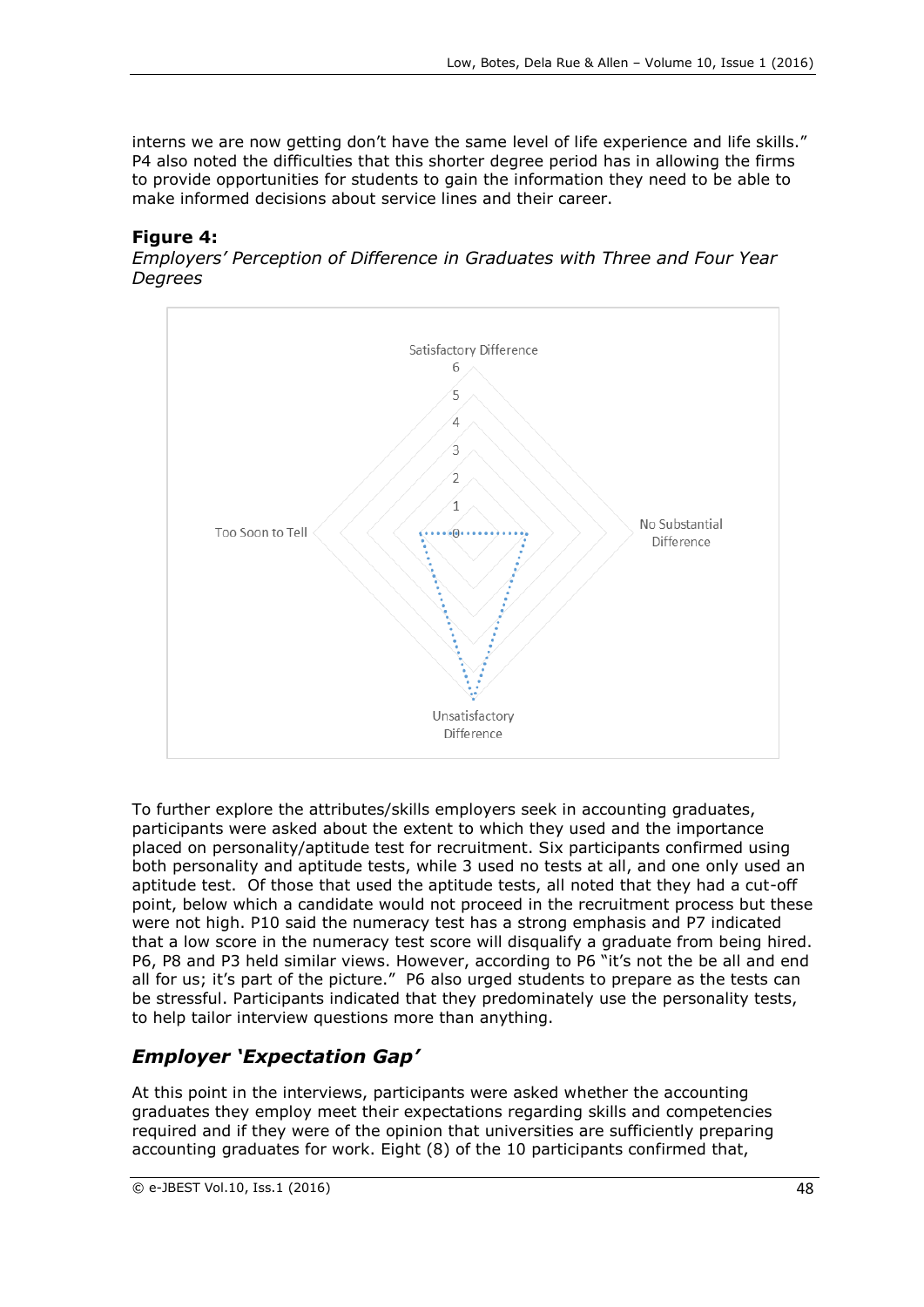generally speaking, accounting graduates were meeting expectations. P1 also noted that over the last few years graduates "seem to be showing a lot more initiative and almost seem to know a bit more about what to expect." P10 however, maintained that on a whole graduates were not fully meeting expectations, claiming that, although their technical skills are adequate, "one area which needs work on is relating and communicating with other people." P5 commented that graduates are "sometimes just black and white focused from being at university, making it hard to mould them", and also that some lack "problem solving and initiative to work through different scenarios rather than just a textbook type scenario."

Although agreeing that graduates generally meet expectations, P6 still noted that some graduates lacked sufficient knowledge of basic journal entries mentioning: "I think that's something [universities] are not really addressing and people can slip through the cracks." Overall participants were satisfied with accounting graduates and some attributed it to "strict screening criteria" (P4) and "high expectations" (P8) before hiring. P3 also made reference to the use of internships as a "try before you buy" means to identify candidates that did not meet expectations**.** 

As the town and gown gap has been touted by some, participants were asked whether universities were adequately preparing accounting graduates for work. Six participants stated that it was the case, however in many respects these opinions echoed comments made by P10 that "they are doing as well as any academic institution can do." P3, holding the same view, suggested that it is "the nature of the beast" and that with a professional degree such as law or accounting "you are only taught the theory behind it so are never going to be fully prepared to step into a practical role" straight out of university. Both P9 and P10 approved the increase in internship opportunities and indicated that universities should be encouraging students to get into the workplace.

Three participants did, however, comment on a lack of preparation and awareness around what it takes to get a job. P4 called for "more coaching around interview preparedness and what CVs/cover letters should look like", and noted that a clear difference had been seen among students from different universities in this regard. P8 stated that "a lot of the information given to students is that their grades are important, but I don't know if there is enough emphasis being put on other personal skills and communication etc." In line with this, P3 indicated it is the "substance behind the grades" that they are looking for. P6 also commented that "self-awareness is an issue which I think universities could look to instil in students, which is the ability to understand your own weaknesses and be aware of that, and also a consciousness of how the professional working environment works."

## **Discussion**

This paper highlights key findings from the semi-structured interviews held with accounting graduate employers. All participants stressed the importance of having a sound understanding of fundamental accounting skills, yet beyond this, little more was expected of graduates in terms of technical skills. Employers are instead emphasising the importance of non-technical skills and in particular, a candidate's interpersonal and communication skills, and ability to fit within firm culture. In view of these, participants saw non-technical skills as generally more important or at least as equally important as technical skills. The majority of participants also affirmed that graduates were largely meeting their expectations. However, it was noted that some graduates lacked interpersonal and communication skills, and the ability to take initiative outside of theoretical problems. More than half of the participants also believed universities are preparing students well enough for the workplace. Participants also affirmed that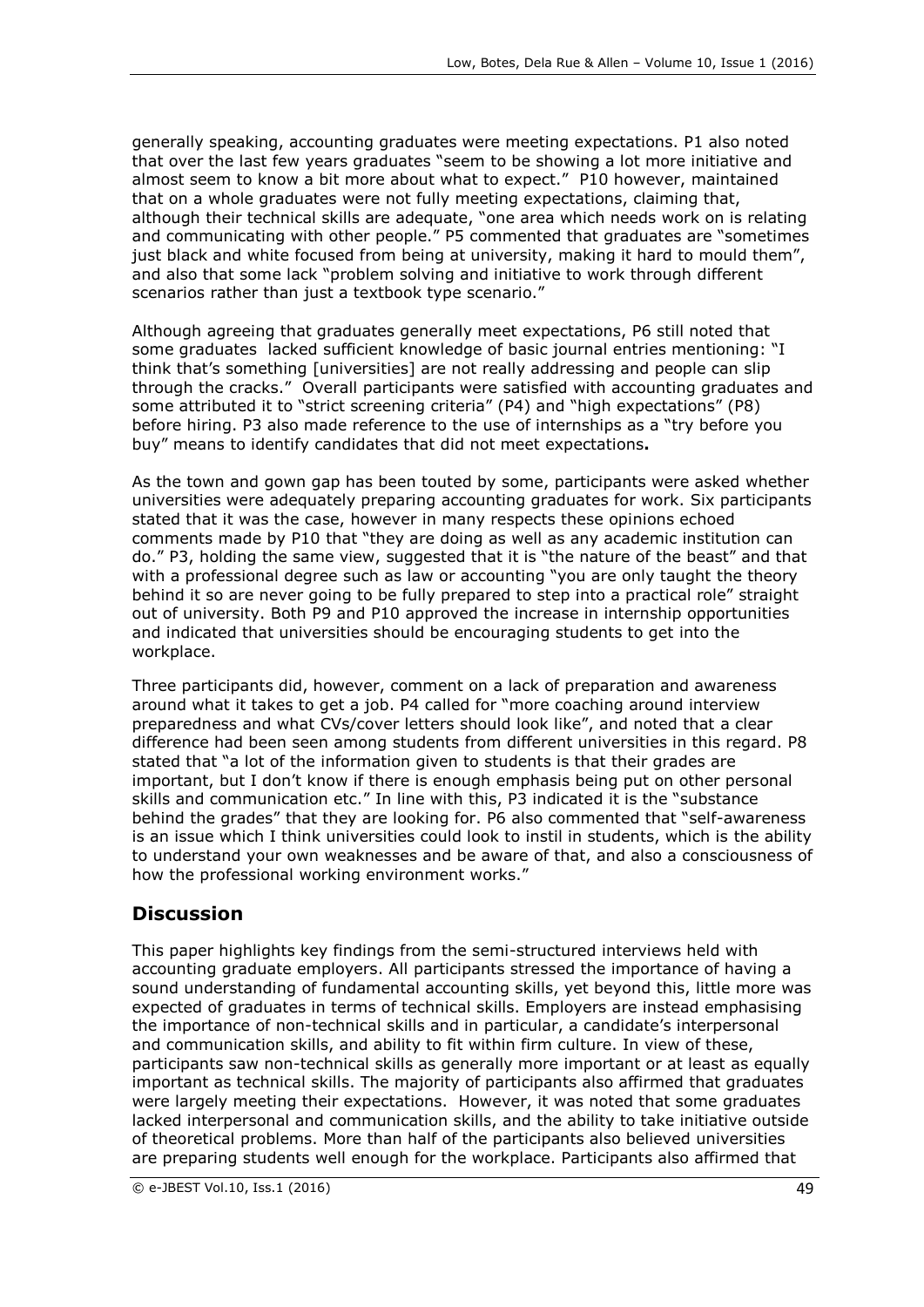during the interview process candidates with professionalism, life experience, personalities conducive to firm culture and the ability to answer interview questions effectively, are preferred. Prior work experience was also an important consideration but whether the candidate had undertaken honours studies were not of particularly importance. Participants also stressed the importance of candidates having met the CA academic requirements, while indicating a preference towards students with four year accounting degrees.

In line with the research by Bui and Porter (2010) in terms of technical skills, all participants in our research stressed the importance of having a sound understanding of fundamental accounting skills. P3 supported this view saying "you won't even get in the door without the basic technical skills." Yet, excluding basic accounting skills participants indicated that little more is expected in terms of technical skills, which supports findings by Jackling and de Lange (2009) and Tempone et al. (2012) that technical skills are presumed in accounting graduates.

As for specific non-technical skills required, the most favoured were interpersonal skills and the ability of the graduate to adapt to the firm's organisational culture. Both oral and written communication skills were frequently mentioned as highly valued among the participants. These four attributes align directly with the competencies that emerged in Bui and Porter's (2010) study. P5 agreed saying they need people who "fit within the team and culture" and P2 summarised the requirement with "what we're looking for is people that fit with the people we've got and also people who can communicate and understand our clients." Furthermore, the ranking indicated skills regarded as most important are listening, teamwork, oral communication, ambition/motivation, interpersonal situations and problem solving. These nontechnical skills listed as important by this study, therefore, substantiated prior research into this area.

The findings from this study, that seven out of 10 participants found generic (nontechnical) skills equally if not more so important than specialist accounting knowledge, align with findings in prior studies by Botes (2009), Jackling and de Lange (2009), Jackling and Watty (2010), Jones and Abraham (2007), and Jones & Sin (2003). The results illustrated in Figure 2 clearly show that specific generic skills ranked above ability in technical accounting and university papers. As P5 commented, "it's more on personalities that we hire, rather than necessarily technical skills" and P10 noted "we always work on the proviso that as long as you've got basic accounting skills then we can teach you the rest, but you can't teach the soft skills". Tellingly P3 said that "you won't progress without non-technical skills."

Nine participants indicated an awareness of the concept 'emotional intelligence' and all regarded it an important attribute they require in accounting graduates. This reinforces prior literature highlighting the importance of emotional intelligence for accountants (Cook et al., 2011; Jones & Sin, 2003) and further evidences that the Big Four firms are increasingly interested in emotional intelligence skills (Daff, de Lange & Jackling, 2012; Chia, 2005). Some Big Four participants noted that they themselves were undergoing training regarding emotional intelligence. The findings of this study also provide further support to Chia's (2005) contention that accounting educators should readjust their curricula to improve emotional intelligence in students in order to enhance job placement of graduates with the Big Four firms. A study by Humphrey et al. (2003) found that not all firms valued the same competencies and that the size of the firm influenced the competencies expected. Bui and Porter (2010) extended this research, identifying that Big Four firms place relatively little importance on technical skills, and more on writing skills, analytical/creative/critical thinking skills and oral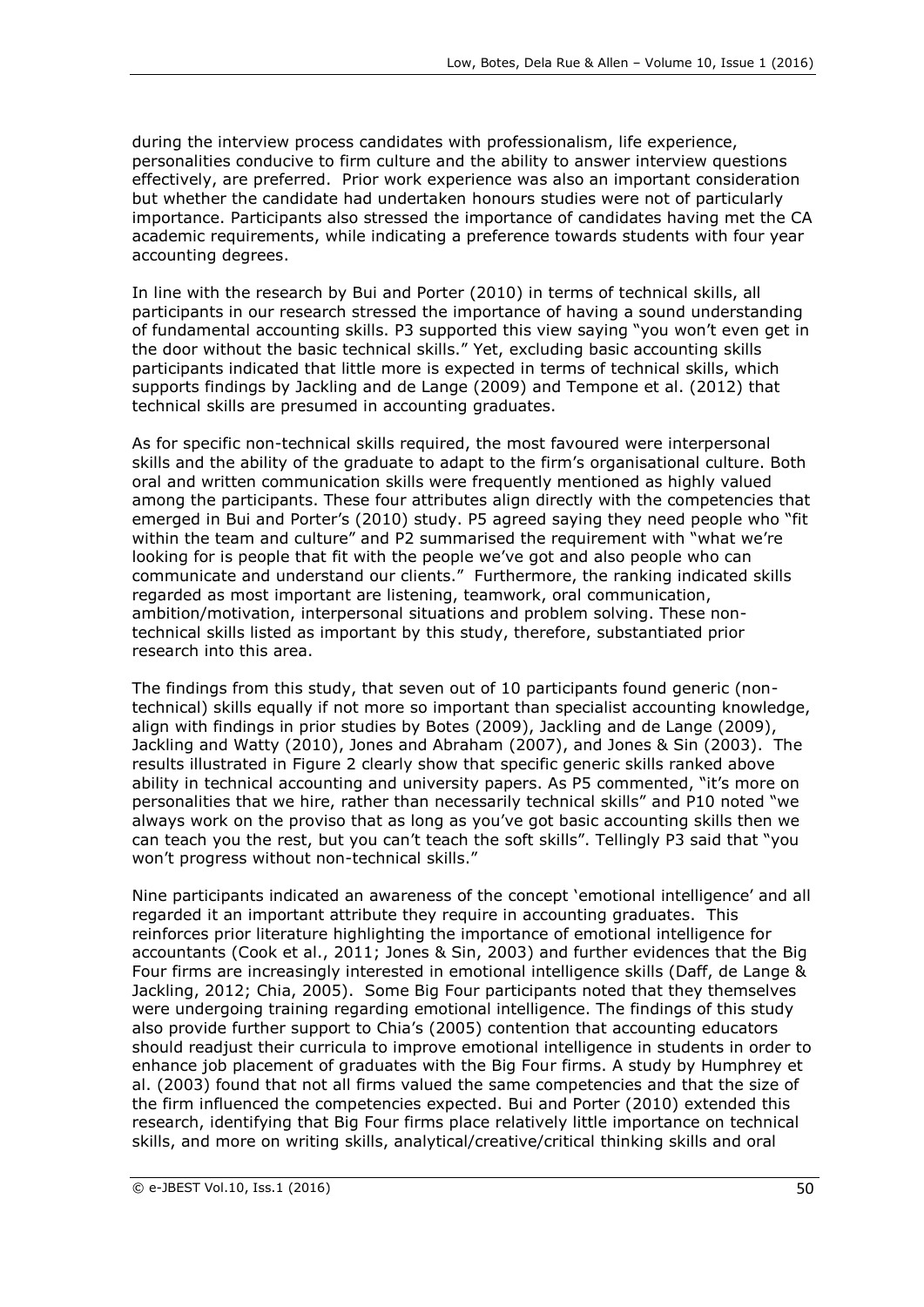presentation skills. Small to medium sized firms, however, placed relatively more importance on technical skills, and sought graduates with good interpersonal skills.

However, the findings of this study do not conclusively align with these prior studies. Though all participants indicated a lack of prioritisation of technical skills there was no evidence to suggest that small to medium sized firms attribute more importance to technical skills than the Big Four. This point is illustrated in Figure 2, where the only participants who placed significant importance on a candidates' GPA in accounting, were from 'Big Four' firms. There was no obvious tendency of small to medium sized firms placing more weight on technical skills. Likewise P3 who placed equal weighting on technical and non-technical skills came from the Big Four. Furthermore, in terms of the ranking perceived importance of certain skills, *all* participants, regardless of size, deemed the following skills either 'very important' or 'critical' in accounting graduates: interpersonal skills, oral communication skills, listening skills, teamwork skills and ambition/motivation. Suggesting that employers consistently favoured these skills. Specifically focusing on interpersonal skills *all* participants emphasized the importance of these skills. Although this research is limited in size compared to studies by Humphrey et al. (2003) and Bui and Porter (2010), the findings of this study suggest no significant divergence among employers based on firm size, regarding interpersonal skills. The results clearly demonstrate an emphasis by all participants towards certain skills/attributes.

The 'expectation gap' between the skills and attributes accounting graduates are leaving university with and those expected/required by employers has been recognised consistently in the literature (Jackling & De Lange, 2009; Marshall et al., 2010). Studies have also produced evidence that employers continue to find accounting graduates not "work ready" (Botes, 2009; Bui & Porter, 2010; De Lange et al., 2006; Kavanagh & Drennan, 2008). However, the current findings indicate that the majority of the participants (8) generally found that graduates *were* meeting their expectations. Many put this satisfaction down to their "strict screening criteria", "high expectations" before hiring, and the ability to trial students through internships. Although the findings of this study differ with prior research findings P10 noted that although graduates' technical skills are adequate, "one area which needs work is that of relating and communicating with other people." The findings of this study align with a number of prior investigations, to an extent, on employer perceptions which established that accounting graduates are unprepared in terms of generic skills, however, that they do hold the required technical skills (Botes, 2009; [Jackling & de](http://www.emeraldinsight.com.ezproxy.waikato.ac.nz/journals.htm?articleid=17109750#idb15)  [Lange, 2009;](http://www.emeraldinsight.com.ezproxy.waikato.ac.nz/journals.htm?articleid=17109750#idb15) [Kavanagh & Drennan, 2008;](http://www.emeraldinsight.com.ezproxy.waikato.ac.nz/journals.htm?articleid=17109750#idb16) [Tempone et al](http://www.emeraldinsight.com.ezproxy.waikato.ac.nz/journals.htm?articleid=17109750#idb22)*.*, 2012).

Furthermore, 6 participants believed universities *are* preparing students well enough for the workplace. However in many respects these opinions echoed the comments of P10 that "they are doing as well as any academic institution can do." Notably, 4 participants thought universities were not preparing students well enough, with 3 participants commenting on a lack of preparation and awareness around what it takes to get a job. Furthermore, participant 8 stated that "I don't know if there is enough emphasis being put on other personal skills and communication etc." while P6 commented that "self-awareness … and also a consciousness of how the professional working environment works" were two things universities could be instilling in students. Thus, although the majority of participants believed universities were preparing students well enough, it seems this stems from the underlying standpoint that universities are 'academic institutions' who have the role of simply educating students rather than really making them as work-ready as possible.

Generally, participants responded that emphasis is placed on a candidate's personality, professionalism, life experience, and ability to provide meaningful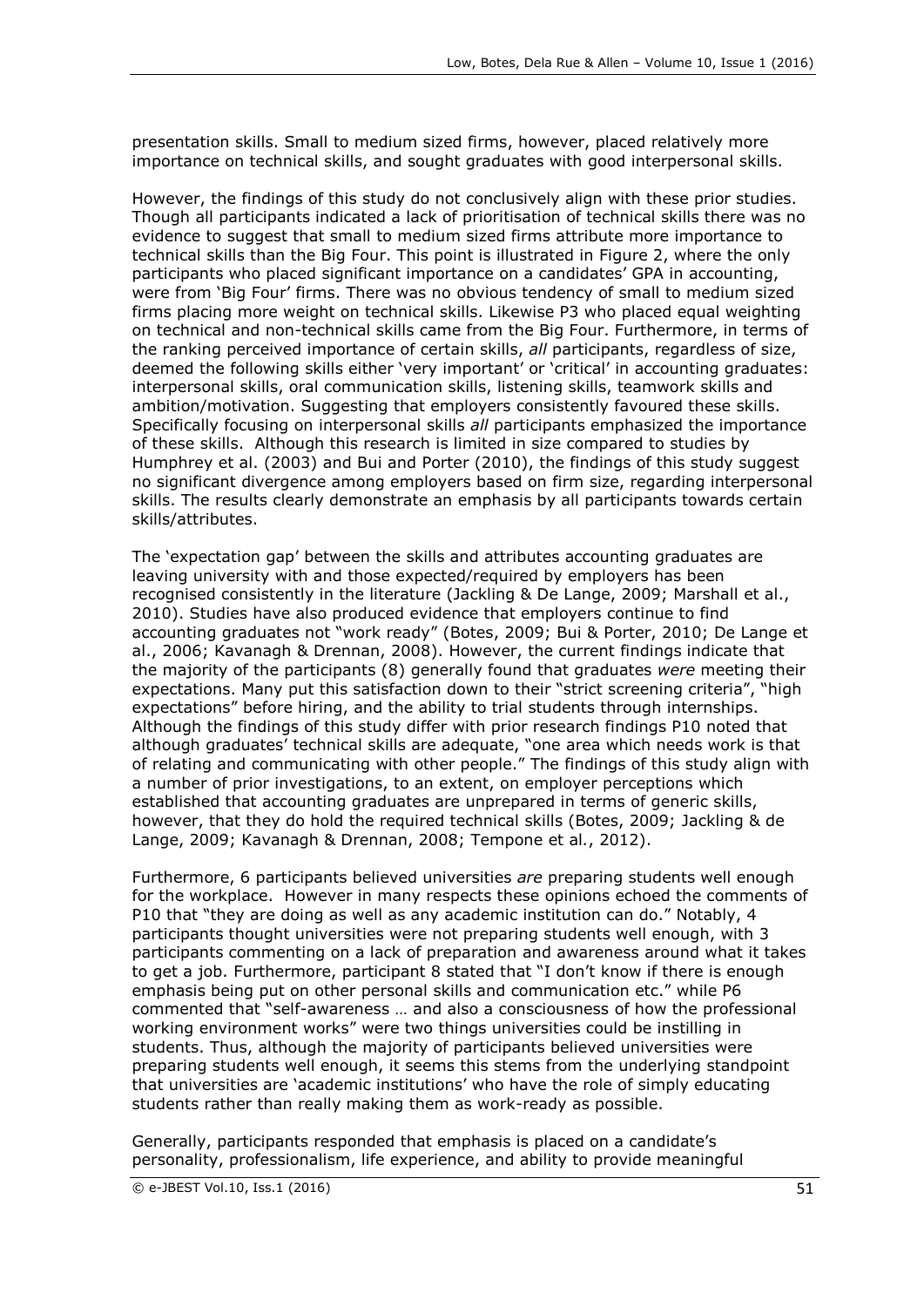responses to questions asked in the interview. P3 commented on the importance of the interview, stating that "your degree is just your ticket in the door to get an interview, but if you can't perform at your interview and communicate and develop a rapport then you are not going to get any further." P7 noted the emphasis placed on personality and social interaction, and the comfort one would have in sending that person out to a client, while P6 placed weight on a demonstration of life experience and the ability to provide examples for questions in the interview. Thus, in many respects, the areas of emphasis reflect the generic skills required by participants. Personality, professionalism, life experience, and an ability to provide meaningful responses to questions, all help employers to gauge a candidate's interpersonal skills, communication skills, and ability to work with the organisational culture of the firm. Furthermore, the specific traits mentioned by participants also align with the views of employers in prior research, such as that of Klibi and Oussii (2013) who suggest employers are also seeking life experience in accounting graduates, and Tempone et al. (2012) who suggest presentation, communication and self-management attributes are required in graduates.

# **Conclusion**

In researching accounting employers' expectations of an ideal accounting graduate, findings suggest that, in terms of technical skills, employers require at least a sound understanding of fundamental accounting skills. However, beyond this, little more is expected technically of graduates as the requisite technical skills are learned 'on the job'. Instead, employers place more emphasis on the generic, non-technical skills graduates have. Results suggest that employers find these non-technical skills more important or at least equally important as technical skills. Of the non-technical skills sought, the most required skills were found to be a candidate's interpersonal skills, ability to work with the organisational culture of the firm, as well as oral communication skills. Employers also place considerable emphasis on listening skills, teamwork skills, problem solving skills, and perceived ambition/motivation. Furthermore, the emotional intelligence of candidates was found to be another important consideration. Importantly also, there was no significant divergence found among employers from small to medium sized accounting firms compared with corporates or Big Four firms.

The findings in this study also suggest that the touted 'expectation gap' is not as pervasive as prior literature suggests. Instead, this study finds that the majority of employers are satisfied with accounting graduates and that their expectations were being met. It was noted however that some graduates are lacking in terms of interpersonal and communication skills, as well as the ability to problem solve and take initiative outside of theoretical problems. The findings also suggest that over half of employers believe universities are preparing students well enough for the workplace, although this seemed to be supported by an ethos among employers that this is "as well as an academic institution can do." One might suggest that perhaps employers have disregarded the contention that these 'academic institutions' can actually structure themselves to instil practical, workplace-required skills in their students.

This study also finds that, when interviewing, employers seek candidates with professionalism, life experience, personalities conducive to firm culture, and an ability to provide meaningful responses to interview questions. The findings also suggest that candidates that have met the professional body requirements are more sought after than those that have not and that this is a prerequisite for most accounting roles at the Big Four firms. Also, the fact that students held an honours qualification was not an important consideration for employers, although it could improve candidate's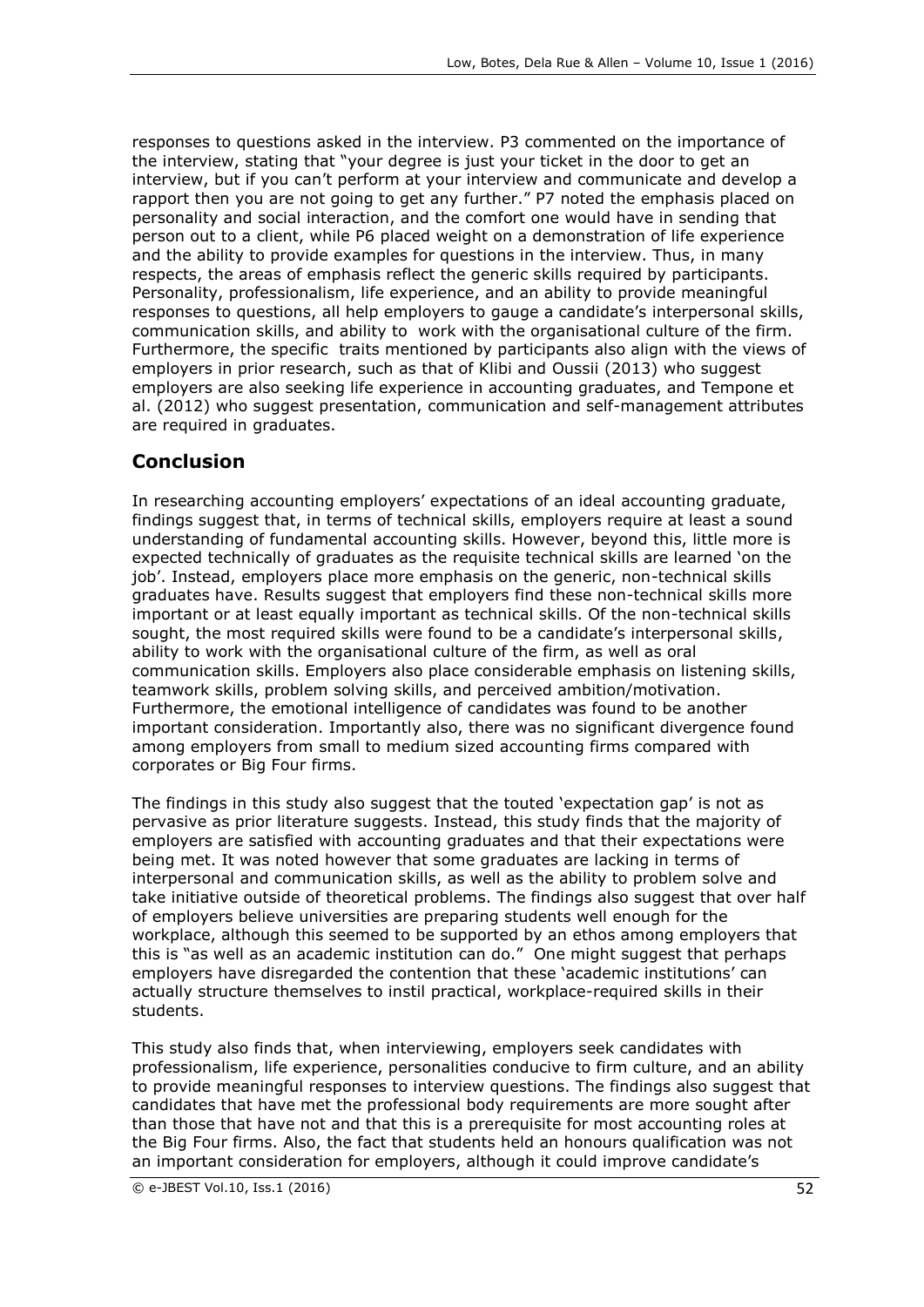chances if they have it. Prior work experience, on the other hand, was found to be an important consideration amongst employers, yet this is not necessarily essential and this experience need not be specific accounting experience. Participant responses also indicated a preference towards students with a four year degree; and that performance in personality and aptitude tests was simply one of the many considerations used in recruitment.

However, despite the majority of employers confirming that accounting graduates meet their expectations, and thereby refuting the notion of a significant 'expectation gap', this does not suggest that tertiary accounting departments can rest on their laurels. Instead, in line with prior literature the findings show a clear emphasis by employers on non-technical skills, with employers satisfied with simply a sound understanding of basic accounting skills.

The question should therefore be asked; if employers are confirming that traits such as interpersonal, communication, teamwork and problem solving skills are regarded as most important in the workplace, should universities not be structuring their degrees to most effectively enhance these skills in students? It is acknowledged that universities are bound by professional bodies in delivering the required technical skills, but that should not prevent universities from incorporating future initiatives to develop the crucial non-technical skills that employers have emphasised so emphatically. Initiatives such as internship opportunities, dynamic group work, and greater instruction around interpersonal/communication skills are just some of the initiatives that will benefit both students and employers. As participants in this study have suggested, it may also be beneficial to incorporate more training on interviews, the recruitment process, and skills employers are seeking, to ensure students have the best opportunity to gain a job after concluding their studies. Such initiatives are challenging but these non-technical skills are important and can be taught and developed. Above all, educators should recognise that while purely technical skills may have sufficed in the workplace in the past, this is not so in today's environment. Employers are now calling for proficiency in non-technical skills too.

From the findings gathered here, the following recommendations are made to those involved in tertiary accounting education. Accounting curricula should include practical case study problems, whereby students analyse the case and produce a recommendation for their 'client'. These case studies should be completed either individually or in groups, and involve group discussion, written reports and business presentations. Universities should place greater emphasis on class discussion and students' oral contribution to issues raised in their subject material. A proportion of marks for certain papers should be based on personal involvement and engagement in class/tutorials. This will help develop communication and interpersonal skills in students. Accounting education should incorporate education on what accounting employers are seeking in students which should be made clear to students at the beginning of their studies. Curricula should also include job application and interview training specific to accounting firms. Business/commerce degrees should incorporate more training around effective interpersonal and communication skills, which could be integrated into mandatory papers. Internship opportunities within degrees should be fostered and encouraged in order to equip students with practical, real life experience and knowledge of how the workplace operates.

This study focused on what accounting employers required in graduates. Further research could therefore investigate what university students perceive to be the most important skills/attributes to hold in order to gain a graduate position. This could help identify any perceived mismatch and provide further incentive for accounting educators to provide programmes that impart these skills. The findings of this study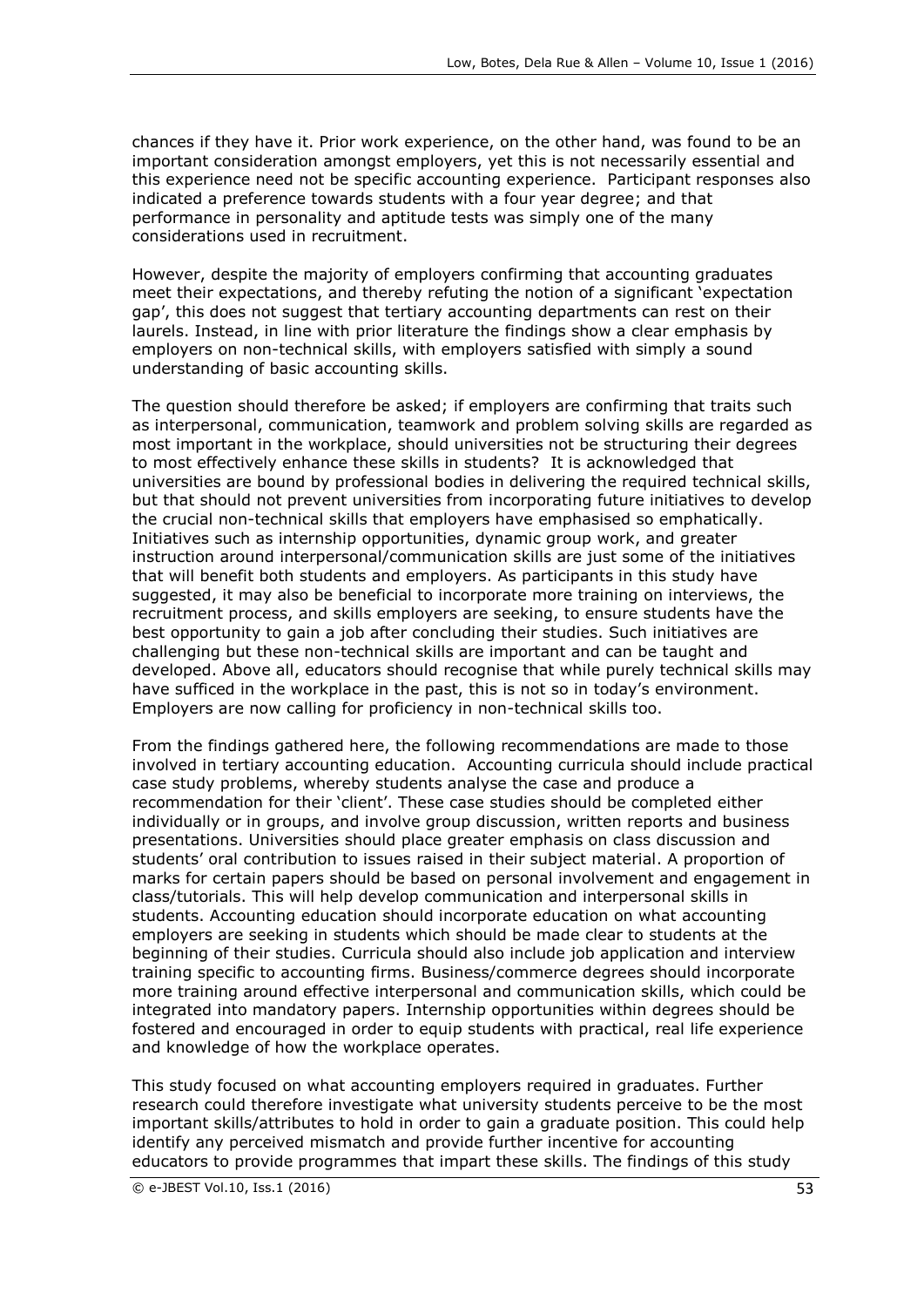diverged from prior literature and suggested that the majority of employers do not believe that a significant expectation gap exists. However, more comprehensive research in New Zealand could help to substantiate this finding.

Given the recommendations made in this study, further research could be conducted around the effectiveness of implementing initiatives in universities that help foster non-technical skills. This could include what methods are most effective, if at all, and what impact this has on graduates' ability to secure employment after study. Furthermore, research could also be conducted to gauge the viewpoints of accounting academics in New Zealand on the viability of suggestions made in this study. Further research could look more specifically into the perceptions of small to medium sized firms compared with those of the Big Four in terms of what they look for in accounting graduates. While this study found honours qualification not viewed as an important consideration by employers, views of graduates in the work place who hold honours degrees could be sought as to its value for their career. This study affirmed that importance of emotional intelligence to accounting employers, therefore a study could be undertaken to investigate the perceived benefit and effectiveness of emotional intelligence training, and whether this should be incorporated into accounting education. It was noted by participants that some universities provide more direction and education than others around the recruitment process, including how to prepare for interviews and produce CVs/cover letters. A study could be conducted to investigate the extent to which this is employed at different universities, and whether there is a correlation between the emphasis placed on this and the success of students in gaining graduate positions upon leaving university.

### **References**

- Abayadeera, N., & Watty, K. (2014). The expectation-performance gap in generic skills in accounting graduates: Evidence from Sri Lanka. *Asian Review of Accounting*, 22(1), 56 – 72.
- Albrecht, W., & Sack, R. (2000). Accounting education: charting the course through a perilous future. *Accounting Education, 16*, 1-72.
- American Institute of Certified Public Accountants (AICPA). (1999). Core competency framework for entry into the accounting profession. New York: AICPA.
- Andrews, J., & Higson, H. (2008). Graduate employability, "soft skills" versus "hard" business knowledge: a European study. *Higher Education in Europe*, 33(4), 411-422
- Awayiga, J., Onumah, J., & Tsamenyi, M. (2010). Knowledge and skills development of accounting graduates: The perceptions of graduates and employers in Ghana. *Accounting Education: An International Journal*, 19(1-2), 139-58.
- Birkett, W. (1993). Competency Based Standards for Professional Accountants in Australia and New Zealand. Sydney, NSW: Institute of Chartered Accountants in Australia and the New Zealand Society of Accountants.
- Birrell, B. (2006). The Changing Face of the Accounting Profession in Australia, CPA Australia, Melbourne.
- Botes, V. L. (2009). The perception of the skills required and displayed by management accountants to meet future challenges. (Doctoral dissertation).
- Bowden, J., & Masters, G. (1993). Implications for Higher Education of a Competency Based Approach to Education and Training. Canberra: AGPS.
- Bui, B., & Porter, B. (2010). The expectation-performance gap in accounting education: an exploratory study. *Accounting Education: An International Journal*, 19(1), 23-50.
- Cheng, K. (2007). The curriculum design in universities from the perspective of providers in accounting education. *Academic Research Library*, 127(4), 581-590.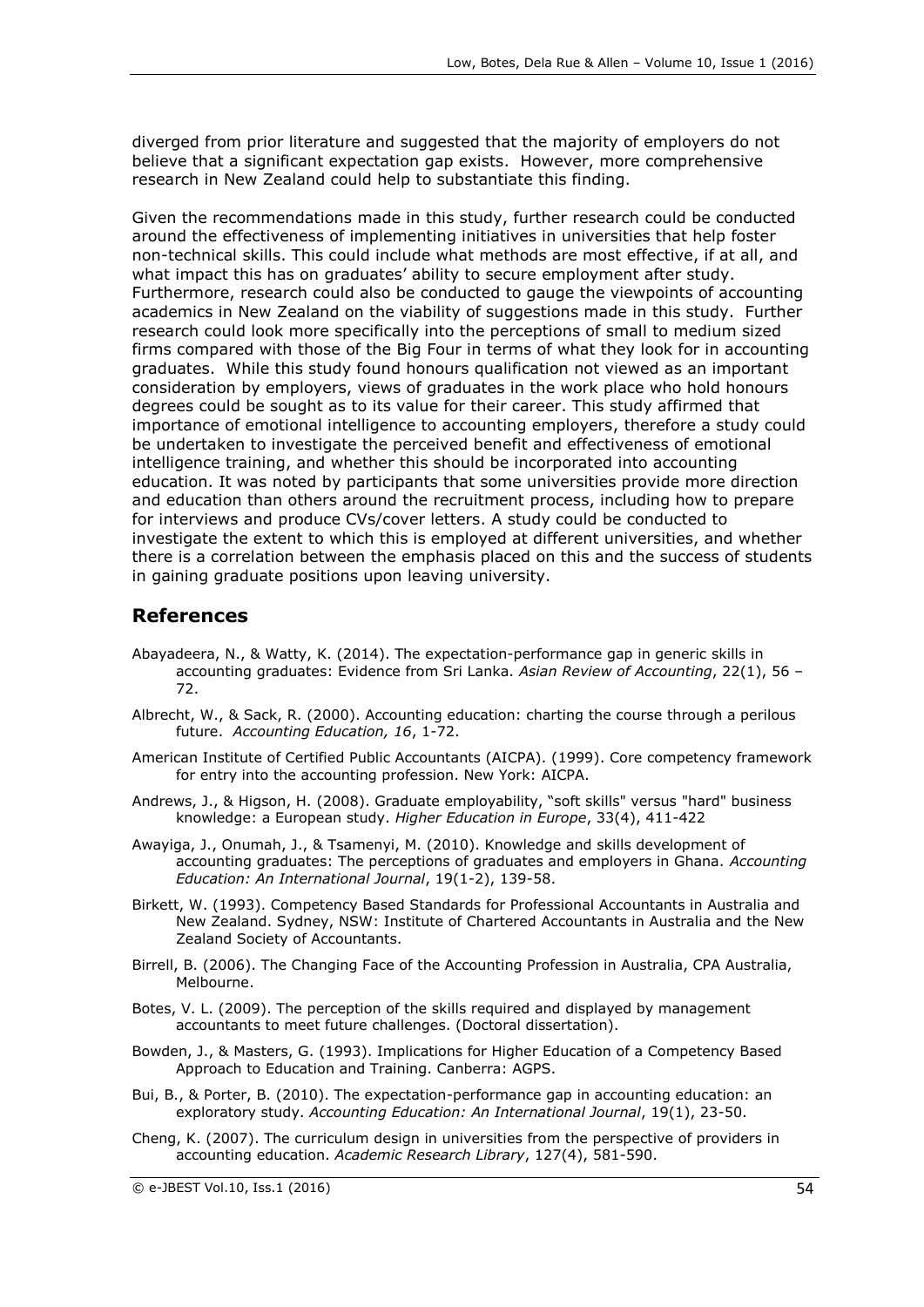- Cheng, M., Kang, H., Roebuck, P., & Simnett, R. (2009). The employment landscape for accounting graduates and work experience relevance. *Australian Accounting Review*, 19(4), 342-351.
- Chia, Y. (2005). Job offers of multi-national accounting firms: the effects of emotional intelligence, extra-curricular activities, and academic performance. *Accounting Education*, 14(1), 75
- Cook, G., D. Bay, D., Visser, B., Myburgh, J., & Njoroge, J. (2011). Emotional intelligence: The role of accounting education and work experience. *Issues in Accounting Education*, 26(2), 267–28
- Daff, L., de Lange, P., & Jackling, B. (2012). A comparison of generic skills and emotional intelligence in accounting education. *Issues in Accounting Education*, 27(3), 627-645.
- De Lange, P., Jackling, B., & Gut, A. (2006). Accounting graduates' perceptions of skills emphasis in undergraduate courses: an investigation from two Victorian universities. *Accounting and Finance*, 46(3), 365-86.
- Dixon, J., Belnap, C., Albrecht, C., & Lee, K. (2010). The importance of soft skills. *Corporate Finance Review*, 14(6), 35-38.
- Grant Thornton (2010). The Evolving Accounting Talent Profile: CFO Strategies for Attracting, Training and Retaining Accounting Professionals, Public Policy and External Affairs. Retrieved from http://www.grantthornton.com.
- Gray, F., & Murray, N. (2011). 'A distinguishing factor': Oral communication skills in new accountancy graduates. *Accounting Education*, 20(3), 275-294.
- Hassall, T., Joyce, J., Arquero Montano, J., & Donkeys, J. (2005). Priorities for the development of vocational skills in management accountants: a European perspective. *Accounting Forum*, 29, 379-394.
- Humphrey, C., Jones, J., & Khalifa, R. (2003, July). Business risk auditing and the auditing profession: status, identity and fragmentation. Paper presented at the Critical Management Studies Conference, Waikato University. Retrieved from http://www.mngt.waikato.ac.nz/ejrot/cmsconference/2003/proceedings/.
- Hunton, J. (2002). Blending Information and Communication Technology with Accounting Research. *Accounting Horizons*, 16(1), 56-67.
- Institute of Chartered Accountants of England and Wales (ICAEW), Education and Training Committee. (1996). Added Value Professionals: Chartered Accountants in England and Wales 2005. London: ICAEW.
- International Federation of Accountants (IFAC). (2003). International Education Standard on Professional Skills and General Education. New York: IFAC.
- Jackling, B., & de Lange, P. (2009). Do accounting graduates' skills meet the expectations of employers? A matter of convergence or divergence. *Accounting Education: An International Journal*, 18(4-5), 369-85.
- Jackling, B., & Watty, K. (2010). Generic skills. *Accounting Education: An International Journal*, 19(1-2), 1-3
- Jones, G., & Abrahams, A. (2007). Education implications of the changing role of accountants: perceptions of practitioners, academics and students. Paper presented at the Quantitative Analysis of Teaching and Learning in Business, Economics and Commerce Conference, The University of Melbourne, Retrieved from http://ro.uow.edu.au/commpapers/296/.
- Jones, A., & Sin, S. (2003). Generic Skills in Accounting: Competencies for Students and Graduates. N.S.W., Australia: Pearson Education Australia.
- Kavanagh, M., & Drennan, L. (2008). What skills and attributes does an accounting graduate need? Evidence from student perceptions and employer expectations. *Accounting and Finance*, 48, 279-300.
- Kermis, G. & Kermis, M. (2010). Professional presence and soft skills: A role for accounting education. *Journal of Instructional Pedagogies*, 2, 1–10.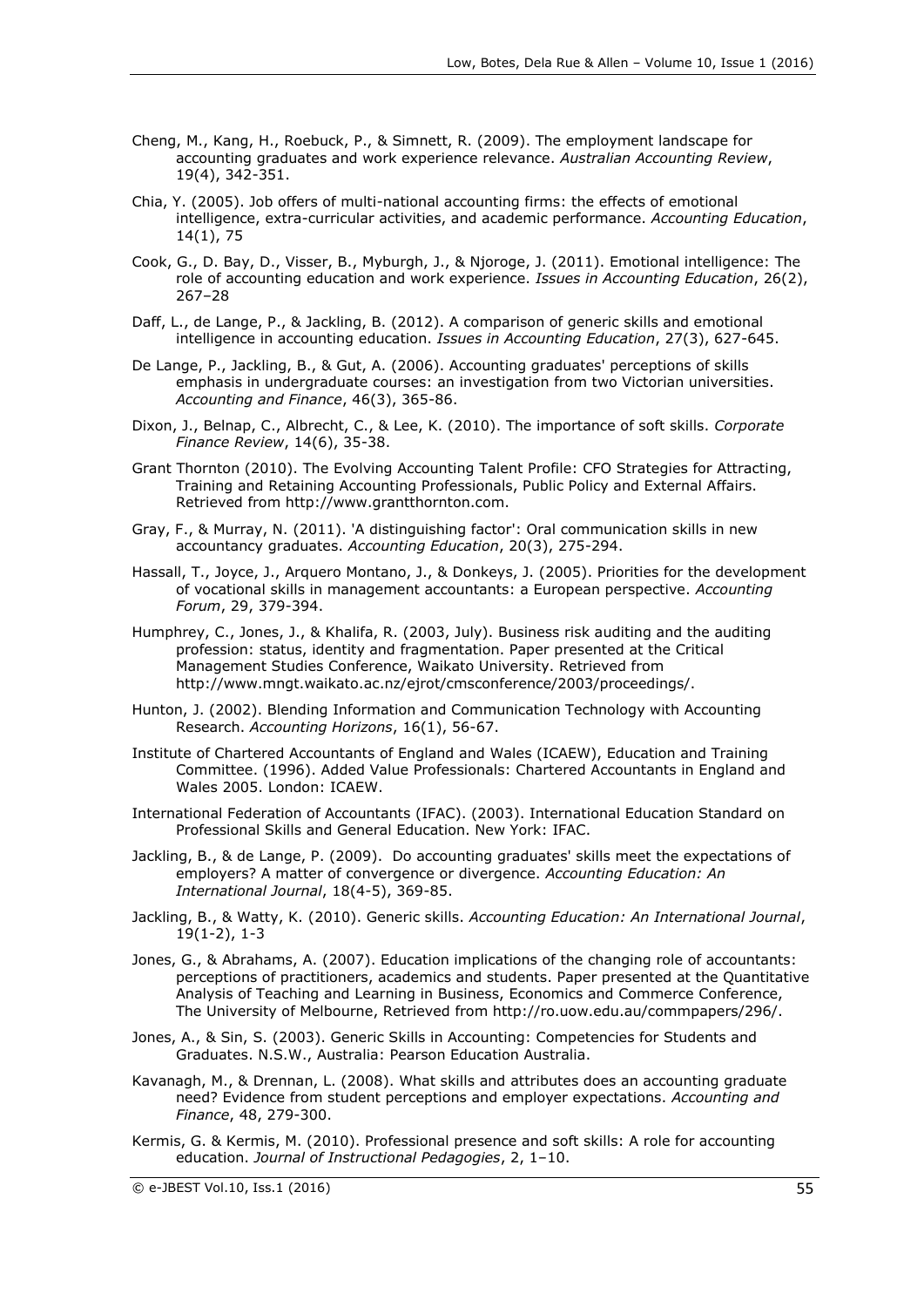- Kim, T., Ghosh, B., & Meng, L. (1993). Selection criteria: perception gap Between Employers and accounting Graduates. *Accountant Singapore*, 9, 32-33.
- Klibi, M., & Oussii, A. (2013). Skills and attributes needed for success in accounting career: Do employers' expectations fit with students' perceptions? Evidence from Tunisia. *International Journal of Business and Management*, 8(8), 118-132.
- Low, M., Samkin, G. & Liu, C. (2013). Accounting Education and the Provision of Soft Skills: Implications of the recent NZICA CA Academic requirement changes. *E-Journal of Business Education & Scholarship of Teaching*, 7(1), 1- 33.
- Marshall, P., Dombroski, R., Garner, R., & Smith, K. (2010). The accounting education gap. *CPA Journal*, 80(6), 6-10.
- Milner, M., & Hill, W. (2008). Examining the skills debate in Scotland. Rochester: Social Science Research Network.
- Novin, A. and Pearson, M. (1989) Non-accounting-knowledge qualifications for entry level public accountants, *The Ohio CPA Journal*, 12-17.
- Novin, A., Pearson, M., & Senge, S. (1990). Improving the curriculum for aspiring management accountants: The practitioner's point of view. *Journal of Accounting Education*, 8, 207- 224.
- Paisey, C., & Paisey, N. (2010). Comparative research: an opportunity for accounting researchers to learn from other professions. *Journal of Accounting & Organizational Change*, 6(2), 180-99.
- Perreault, H. (2004). Business educators can take a leadership role in character education. *Business Education Forum*, 59(1), 23-24.
- Sugahara, S., Suzuki, K., & Boland, G. (2010). Students' major choice in accounting and its effect on their self-efficacy towards generic skills. *Asian Review of Accounting*, 18(2), 131-147.
- Tan, L. M. & Veal, J. (2005). Tax Knowledge for Undergraduate Accounting Majors: Conceptual v. Technical. *eJournal of Tax Research*, 3(1), 28.
- Tempone, I., Kavanagh, M., Segal, N., Hancock, P., Howieson, B., & Kent, J. (2012). Desirable generic attributes for accounting graduates into the twenty-first century. *Accounting Research Journal*, 25(1), 41-55.
- Warren, C.A.B. & Karner, T.X. (2015). "Discovering Qualitative Methods: Ethnography, Interviews, Documents, and Images." USA: Oxford University Press.
- Wells, P., Gebric, P., Kranenburg, I., & Bygrave, J. (2009). Professional Skills and Capabilities of Accounting Graduates: The New Zealand Expectation Gap? A*ccounting Education: An International Journal*, 18(4-5), 403-420.
- Zraa, W., Kavanagh, M., & Hartle, R. (2011). Teaching accounting in the new millennium. Paper presented at the Cambridge Business and Economics Conference Retrieved from wwww.facultyforum.com/cbec/2011CBECProceedings.
- Zraa, W., Kavanagh, M., & Morgan, M. (2013). The impact of cooperative learning and empowerment on the performance of first-year accounting students. *Journal of Modern Accounting and Auditing*, 9(3), 348-355.